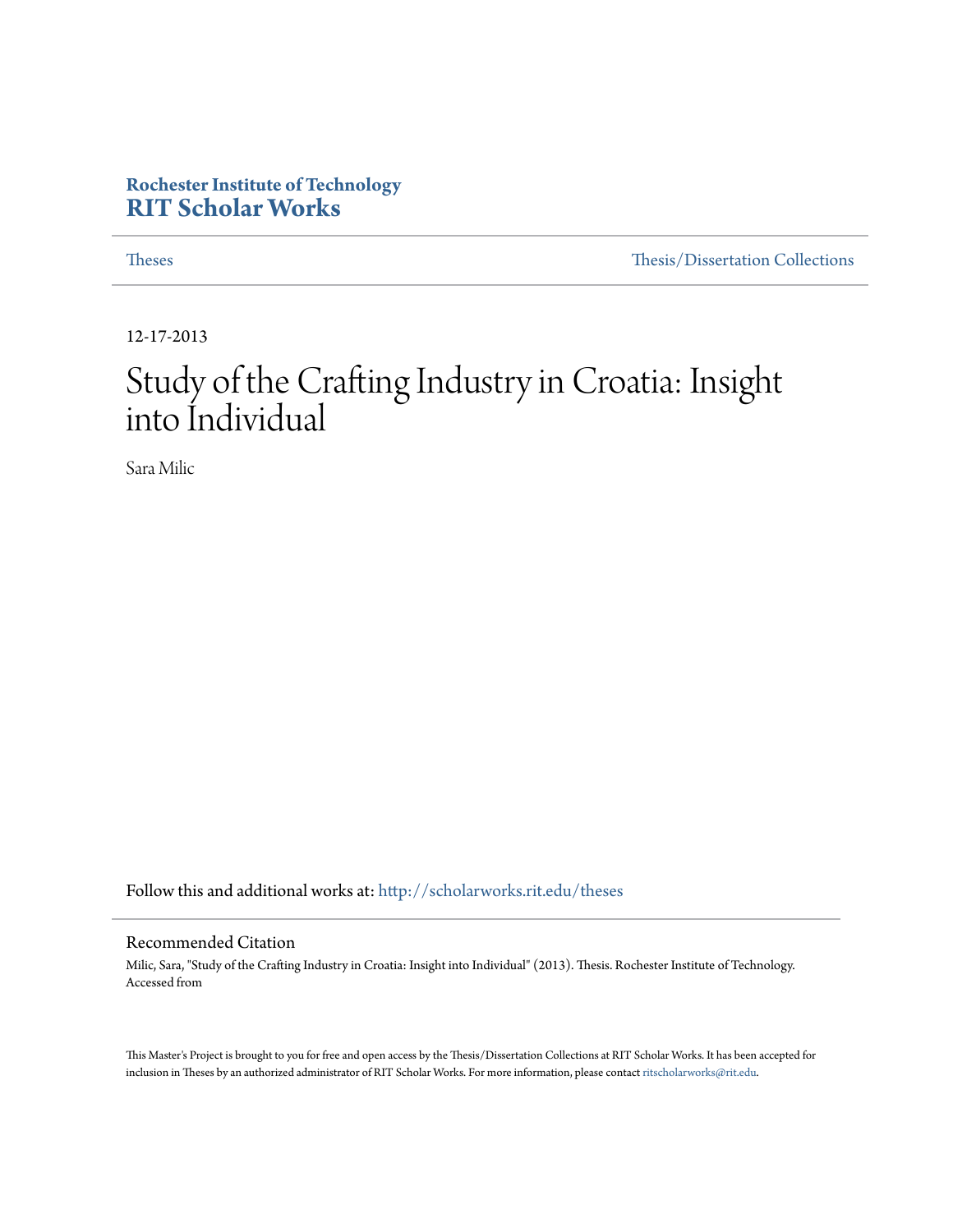# $R \cdot I \cdot T$

# **Study of the Crafting Industry in Croatia: Insight into Individual**

# By

# Sara Milic

A Capstone Project Submitted in Partial Fulfillment of the Requirements for the Degree of Master of Science in Service Leadership and Innovation

> Department of Service Systems College of Applied Science and Technology

Rochester Institute of Technology-Croatia Zagreb, Croatia December 17, 2013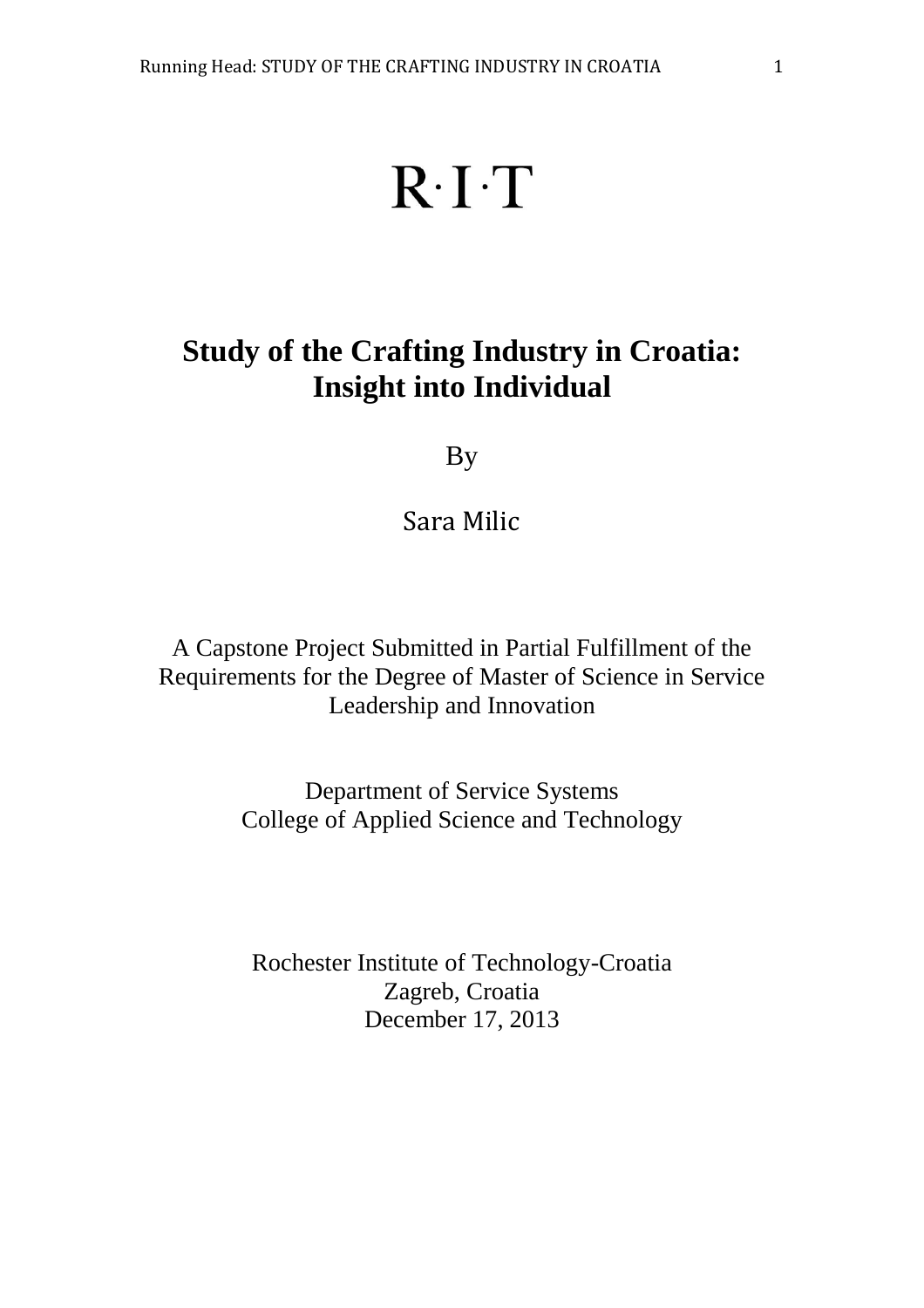**Committee Approval:**

**Jennifer Matic** Date

Capstone Advisor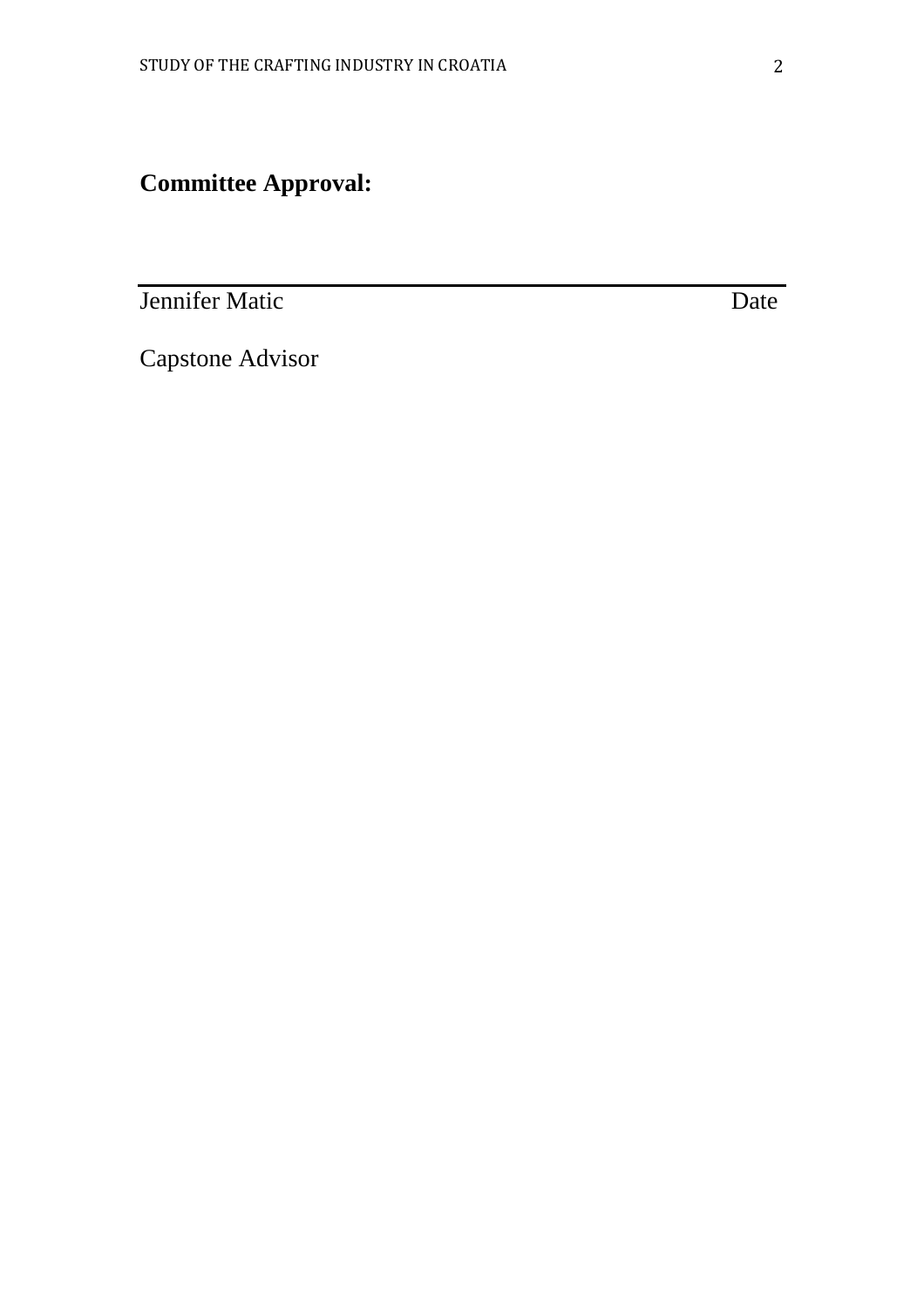#### **Abstract**

This research explores several elements of the Croatian crafting scene; individual motivations of crafters, how the community functions and common business practices. The study is qualitative and part phenomenological, part ethnographic in nature. The main goal was to collect information and data that can act as a foundation for further research. The key methods were in-depth interviews with several Croatian crafters, observation at crafting events and content analysis of online sources and promotional material. The main findings showed that many crafters obtain artistic fulfilment from their art, some turned to crafting out of financial necessity and others were seeking independence. Many participants mentioned that there are a lot of creatives in Croatia who are only following a trend and trying to fit in. Individual motivations resulted in diverse insights but this was expected. Regarding the community almost all individuals that were interviewed maintained that there are a lot of subdivisions based on style, type of craft, and other distinctions. The same impression was observed at fairs and crafting events. As the research developed other themes emerged such as the role of the government in the creative scene and the need to educate crafters to be more Internet and business able. It was unexpected that the lack of support from the Croatian government would be such a common theme amongst all the participants interviewed. A lot of interesting themes were examined throughout this research and the goal of having substance to work from to help the crafting community progress and to help others understand the Croatian creative scene was accomplished.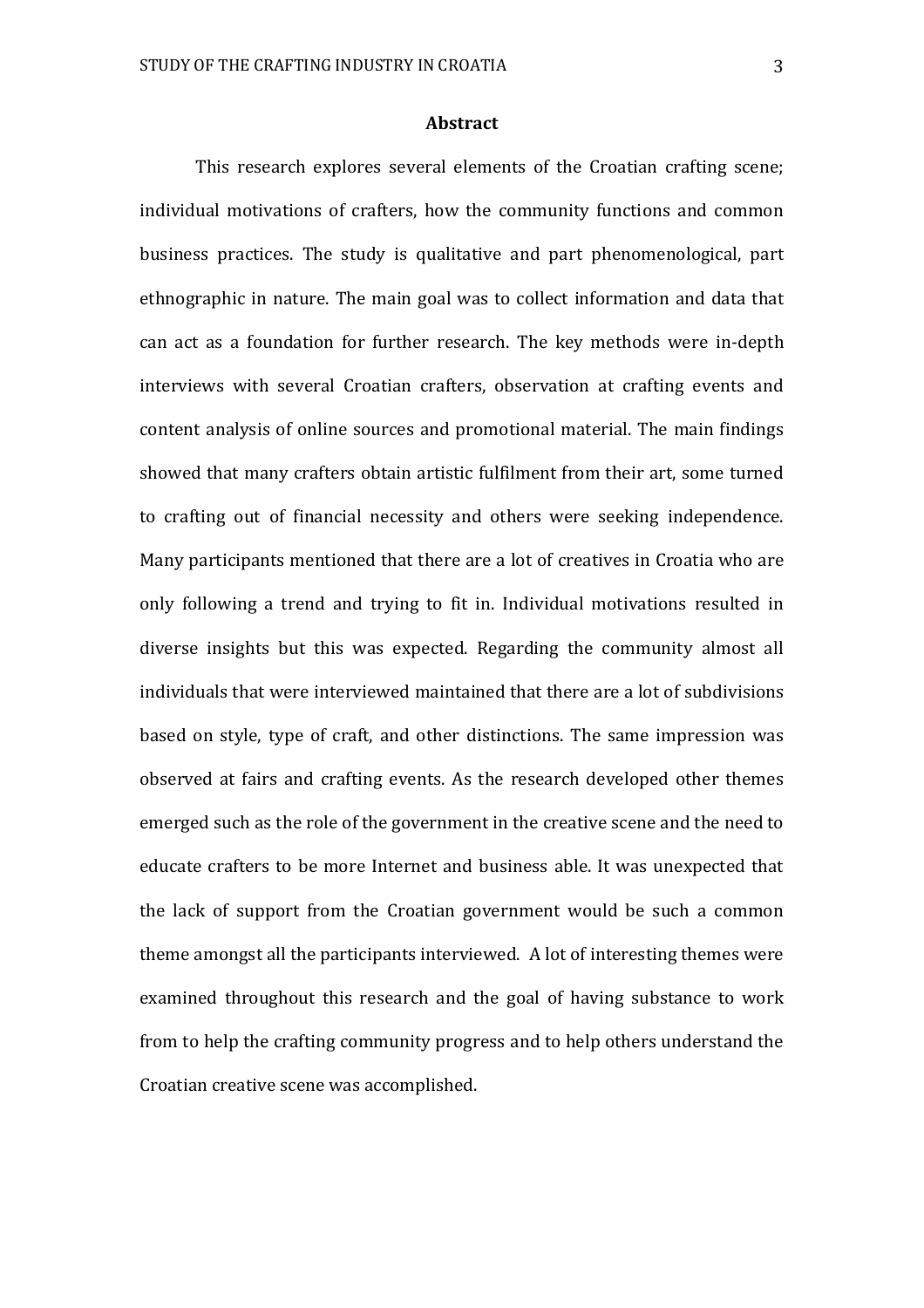# **Table of Contents**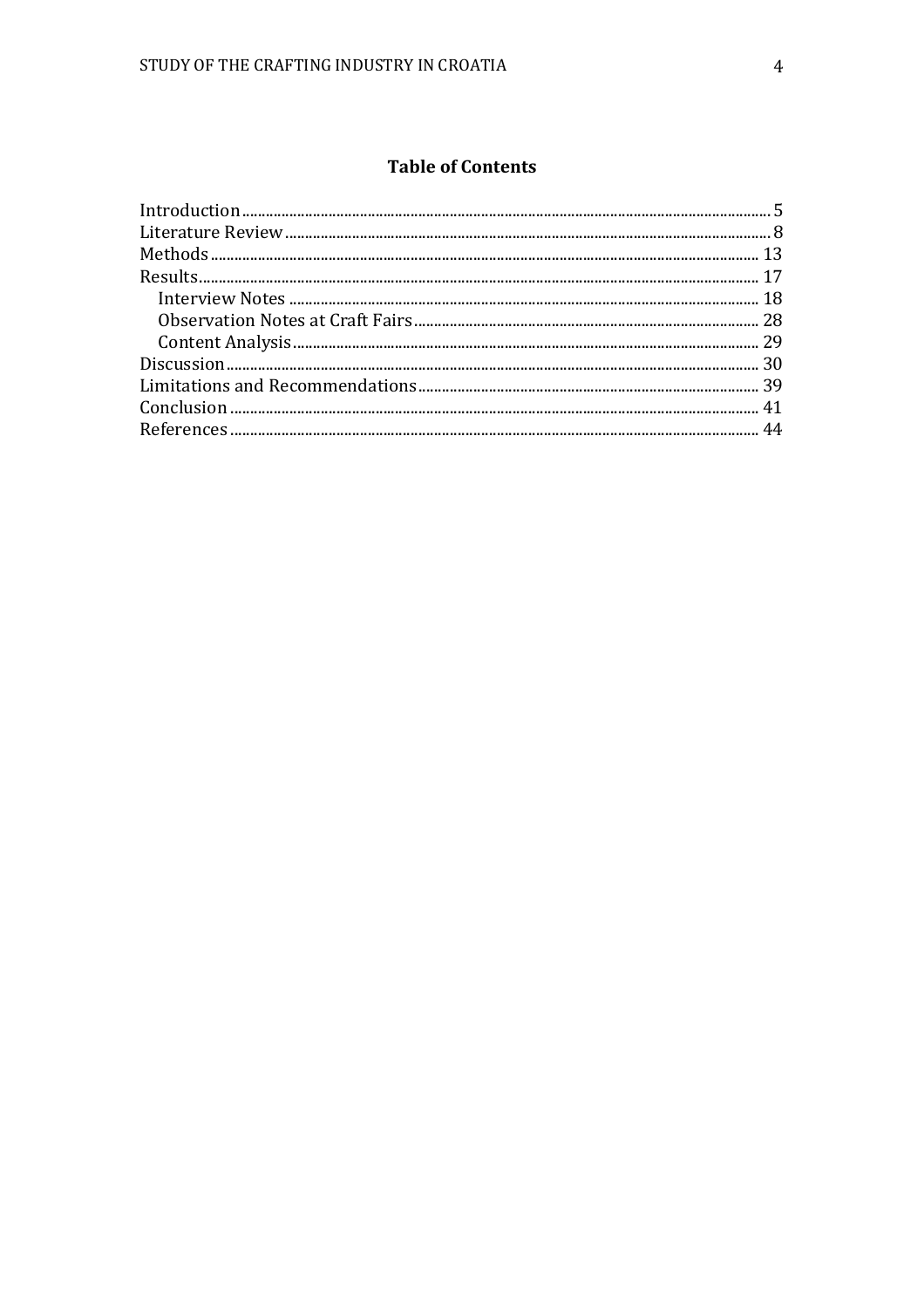# <span id="page-5-0"></span>**Introduction**

Since the economic crisis of 2008 the rise of the crafting industry is evident throughout the world, including Croatia. Worldwide crafting has been recognized as an important and relevant industry. Unfortunately, Croatia is lacking a study to give context and insight into the location specific crafting experience, economic reality and motivation. From personal observation it is evident that the crafting industry in Croatia is growing since the crisis of 2008. There are specialized shops opening all over Zagreb, online businesses developing and craft fairs are being organised more frequently. From this it is clear that there is a demand and place in the market for crafting and this became the key motivation behind this research. In the current paper the general aim was to better grasp the extent of the industry, the reasons for its recent rise and the individual experiences of Croatian crafters. Exploring this relevant sector could open a forum for progress with meaningful research and insight to represent and support the community.

#### **Specific Aims**

Because of the clear rise of the crafting industry and the lack of research of this industry within the context of the Croatian crafting community the aim of the study was to gain insight into three main areas of the crafting industry. Understanding individual crafters was considered a crucial first step leading to more insight on the community as a whole. Finally, the business approaches of the individual crafters were considered to examine the role that the crafting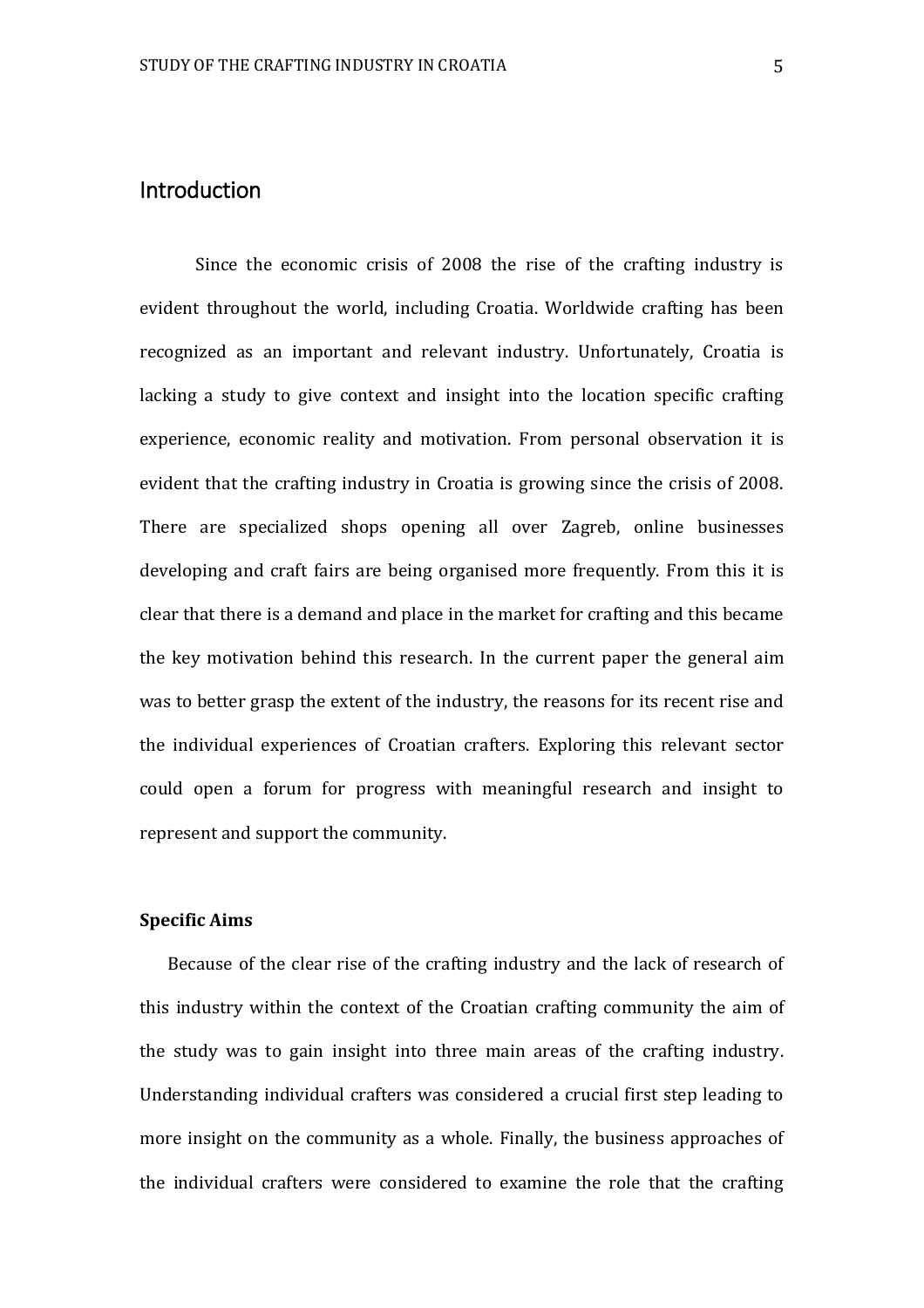industry has in Croatia's economy. It is significant to note that the guiding questions and themes were applied to direct the research, not limit it. If at any point one theme emerged as more relevant than another this was deemed as the natural development of the research. The following were used exclusively as guiding questions due to the qualitative nature of the study.

- 1. What are the motivations of individual Croatian crafters?
- 2. How does the Croatian crafting community function as a whole?
- 3. What are current business models in the Croatian crafting industry? Are they considered successful?

#### **Definitions**

There are many varied definitions of crafting and crafters so to begin with, clear definitions were chosen to avoid misunderstanding over the term ''crafting''. These are used consistently throughout the paper:

- CRAFT activity that includes making a personal product, often by hand. The product is ''made and designed by the same person''; there are some exceptions such as designing clothing and having more than one seamstress (Campbell, 2005, p. 27). Alternative names: DIY, arts and crafts, indie
- SOFT CRAFT craft focusing on usable objects a person can produce. Examples of soft craft are: knitting, quilting, collage making, doll making, small printmaking, clothing, card making, jewellery and body products (Glover, 2011, p. 17). Alternative name: small craft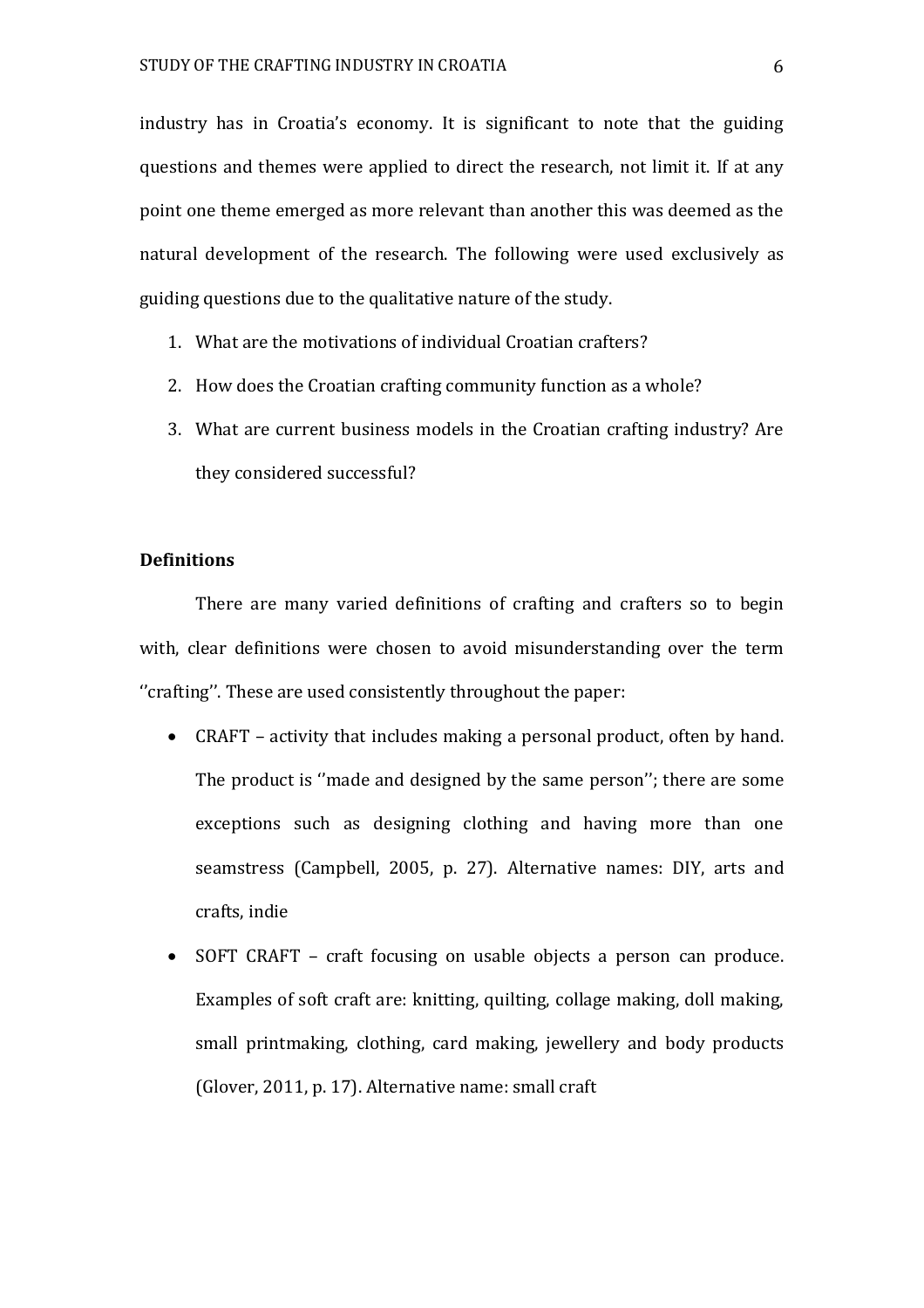CRAFTERS – individuals who take on craft as an aspect of their identity (Glover, 2011, p. 16). People, who make, design and produce products by themselves. Alternative names: makers, creatives

In Croatia the literal translation of ''craft'' is seldom used related to the crafting industry and community. Common Croatian terms, literally translated, are ''handmade culture'' or ''creatives''. These along with the alternative names listed above are used interchangeably but with the consistent definitions.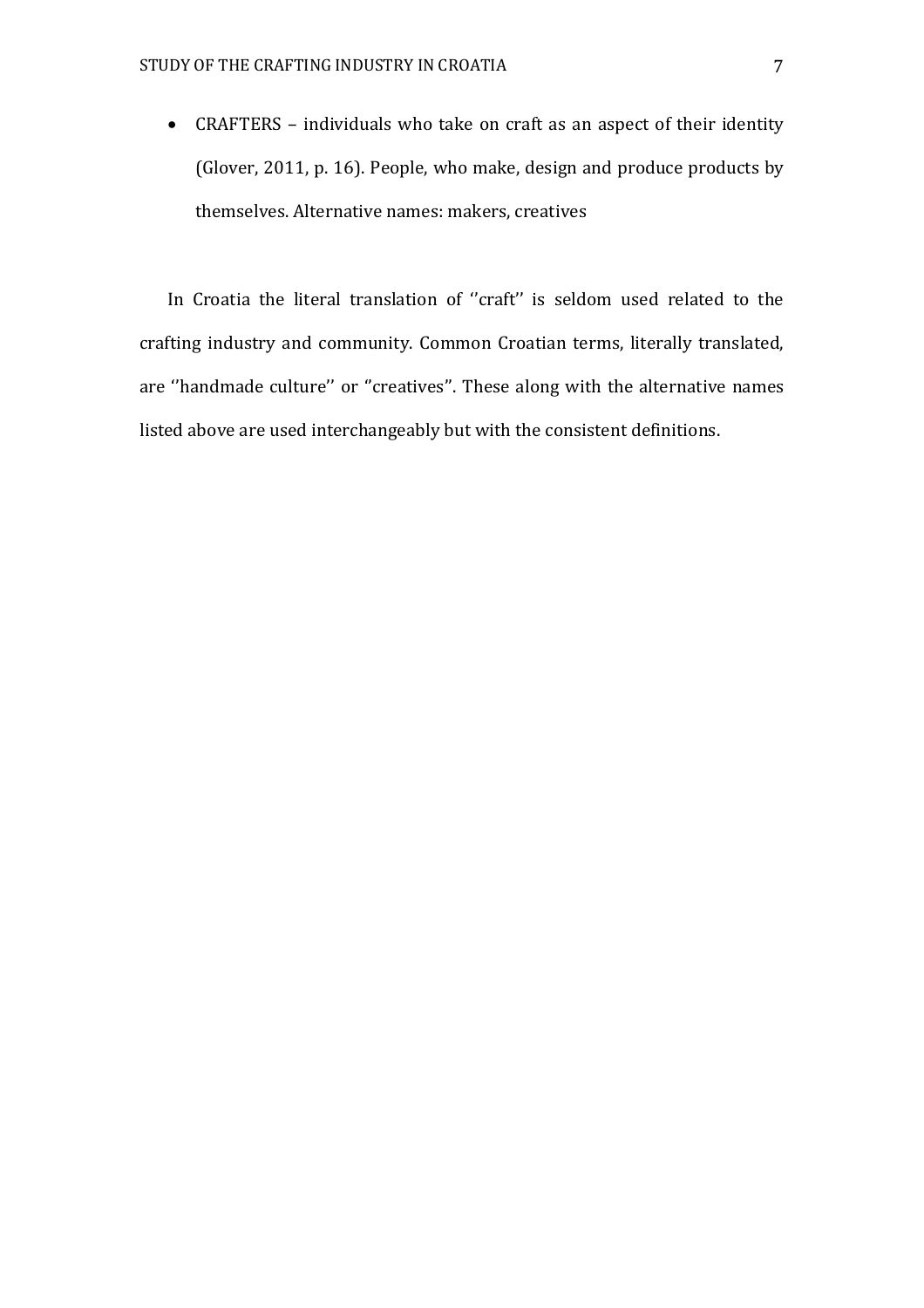# <span id="page-8-0"></span>Literature Review

Most of the literature that was reviewed is not specific to Croatia but is relevant because it provides insight into general crafting practices and motivations worldwide. However, the fact that there is so little research available on this topic in Croatia only further reinforces the need for this study. The relevance and impact of the crafting phenomenon in contemporary society will be considered alongside literature that examines the main themes of this research.

Stephanie Levine claims that the craft industry had emerged and was growing before the economic crisis of 2008 and continued to grow regardless (Levine, 2012). One example of this is in Portland, where Cannon suggested that the crafting lifestyle and views are culturally recognized and embraced by the majority of the population (Cannon, 2009). Cannon asserts that the crafting community is united to the extent that it can sustain itself. The industry is less likely to be impacted by certain external factors because they often collaborate locally and the same cluster of people make and buy these products (Cannon, 2009). The arts and crafts industry has demonstrated that it is resilient and can lead to profit and therefore plays a significant role in contemporary society. Cannon argued that incorporating the following aspects of crafting culture would be lucrative: handmade, customized, long-term quality, the close collaboration between design and production, self-resilience and creative stimulus. Pink's writing supports this theory and suggests that future success relies on: design, storytelling, simplicity, empathy, play and meaning, or as he summarizes ''fundamental human attributes'' (Pink, 2006). The arts and crafts industry has demonstrated it is resilient and can lead to profit, especially in the Portland area.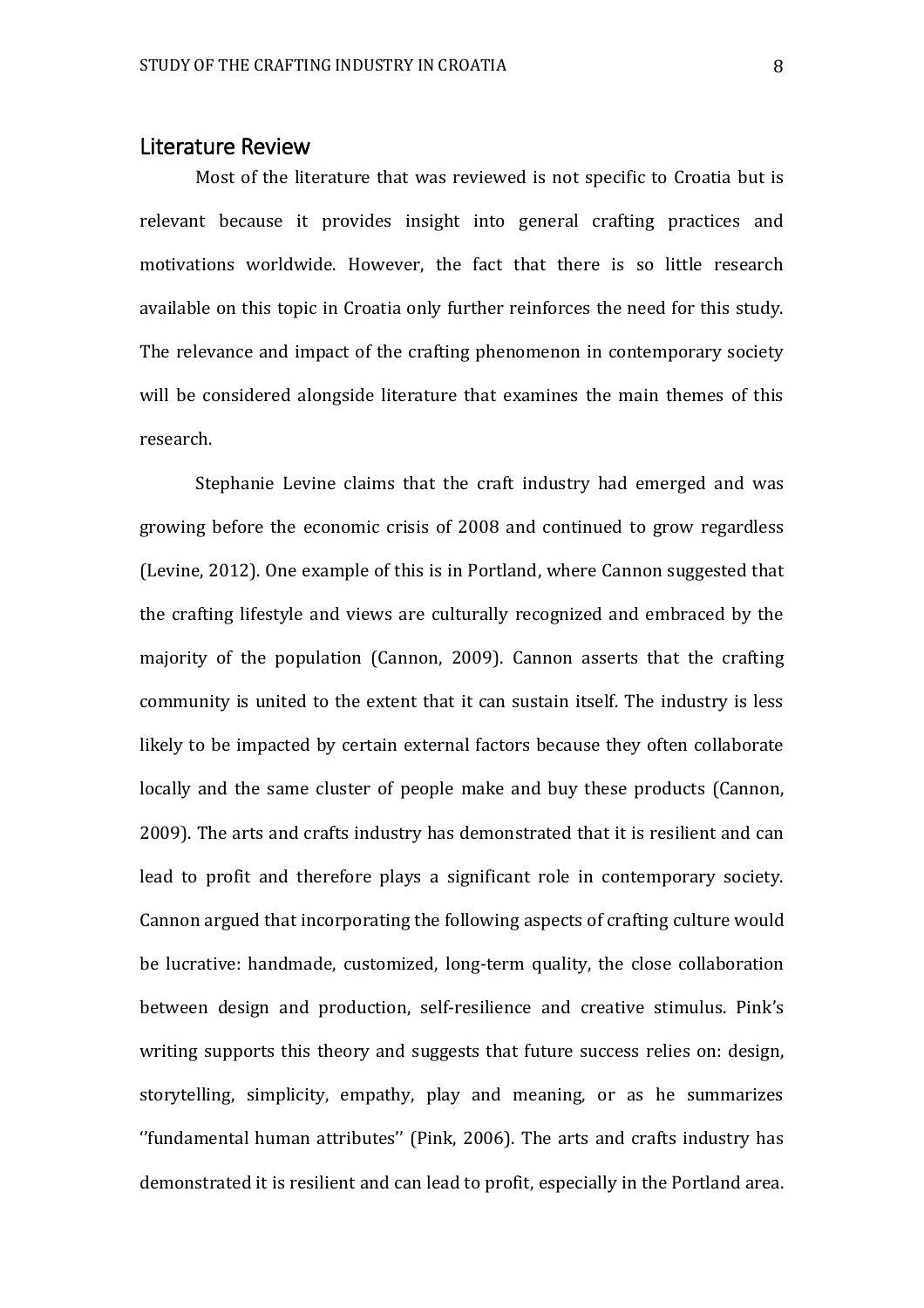Crafting has established its marketplace and therefore plays a significant role in contemporary society.

In one recent study that focuses specifically on Croatian crafters, the results propose that the use of Internet and financial reasons were critical in the development of the crafting scene (Podgorelec, n.d). However, the same study shows that 50% of crafters answered they have a creative drive and purpose for their craft and they wanted to make unique gifts for their family and friends. There are some limitations to this type of survey as one cannot be certain that participants have answered truthfully. The current research hopes to gain insight on a more personal and individual level than the mentioned survey. The claim that the internet is a major factor in the recent emergence of the crafting scene is supported by Johnson (2008), Levine (2010) and Glover (2011) who concluded that crafters can ''gather, loan, promote, brand, sell, buy, trade, steal, modify, watch, listen, and etc.'' online (Glover, 2011, p. 208).

In her research Anisef concluded that key motivations for crafting are: passion, need for a job, activism, loss of interest in mass goods, trends and sustainability (Anisef, 2010). These along with others were carefully considered and will be discussed in more detail. A significant amount of the literature claims that crafting began as a response to social, cultural and economic restructuring (Luvass, 2009). It is highly feasible that people reacted to the difficult economy and unstable job market by attempting to make their hobbies, and what they enjoy doing creatively, into jobs. Schmitz proposes that craft careers ''may reflect disenchantment with stressful corporate life'' and that a crafter can ''literally take their living into their own hands'' (The Patriot Ledger, 1997). Watson and Shove propose that crafting is an escape from mundane everyday life that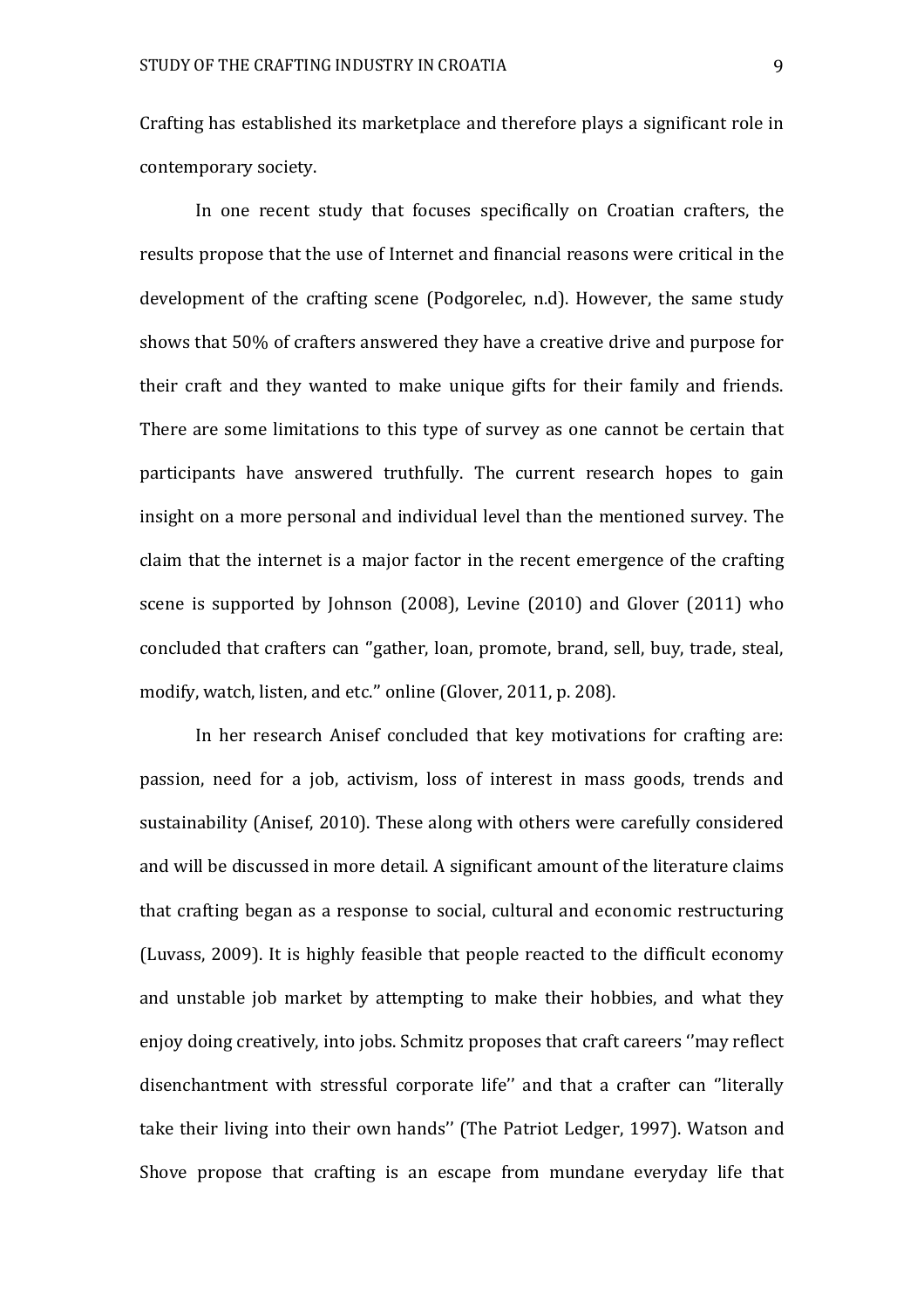resulted as a ''resistance to the alienating effects of contemporary society'' (Watson & Shove, 2008, p. 75). Campbell took this concept one step further and conveyed that the rise in crafting can be explained as a result of people ''retreating into a privatized world of self expression as a direct consequence of the decreasing opportunities for independent creative and expressive activity'' (Campbell, 2005, p. 38).

Levine used the phrase the ''intuitive why'' to describe the fulfilment from working with one's own hands and creating something tangible using your own abilities (Levine, 2012). Schmitz agreed that there is an appeal to working independently and creatively (The Patriot Ledger, 1997). There is a specific sense of purpose in this industry that is difficult to describe. Glover also mentioned the meditative quality of crafting as an intrinsic motivation (Glover, 2011). Glover concluded that creating something evokes satisfaction on a personal level for crafters and offers the sense of doing something for others, perhaps this is intensified because of the closer relationship a crafter can have with their customer.

There is evidently a need for self-expression and originality driving crafters and the same can be said of their customers. Levine, stated that crafters are conscious about what they are making and for whom while consumers are re-examining their purchasing habits (Levine, 2012). Consumers, as much as crafters, were and are still reacting to a general dissatisfaction. They are looking for products with individuality and a human touch. Consumers are rejecting mass production along with their crafters and demanding personal and unique products. Schmitz proposed that the early rise of crafting came out of a ''response to the consumers' desire for finely made, tasteful objects'' (The Patriot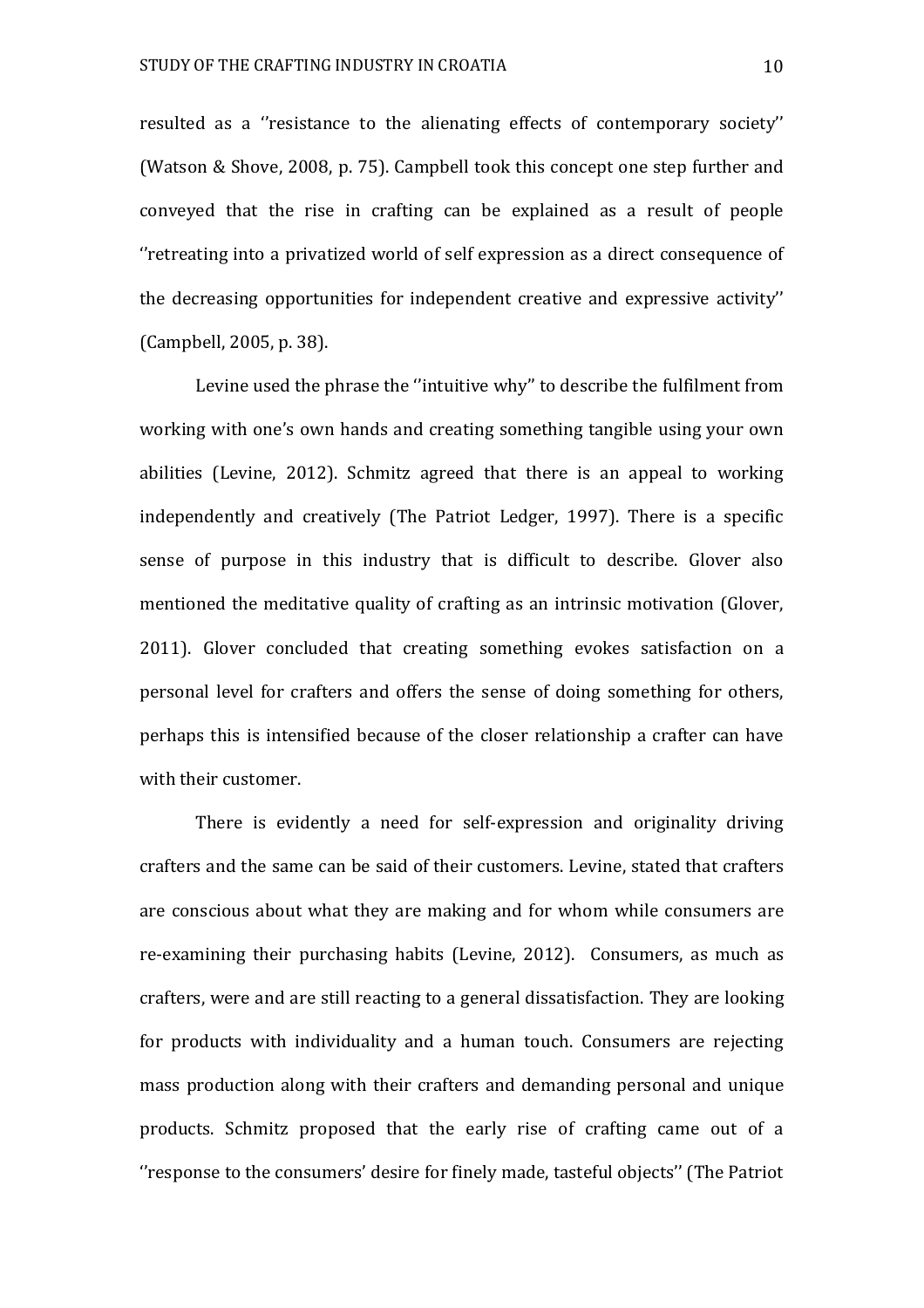Ledger, 1997). On the other hand, Eric Nav is quoted as saying that "craft is no longer about objects but about relationships'' (cited by Anisef, 2012, p. 5). This could either be in reference to the relationships between crafters or the relationship between crafter and consumer. It is a stronger and closer relationship than a consumer would have with a larger business. Because direct communication is possible and mass production avoided there is an ability to express ideas and work together to create the final product. Levine agreed that one could use craft to connect with others (Levine, 2012).

Another element that was discovered while reviewing the literature is the question of ethics and moral superiority. Blaszczyk proposes that even early craft was thought to have the ''dignity and value of good design'' (Blaszczyk, 1999, p. 264). Ellis is inconclusive on the topic but does note that ''the conflict between standardization and individuality, the question of whether or not a unique, hand-crafter object is morally superior to a mass-produced one and the problem of defining what kind of design most benefits society'' is still relevant (Ellis, 1991, p. 295). An ethical obligation is a possible motivation for crafters to be in the industry and a critical consideration for many consumers but it can result in a negative feeling of superiority. For the purpose of this research the question of art and craft as a ''morally superior'' identity appears to be incorporated in the topic of the community as a whole.

Luvass stated that ''young people are highly selective in what they consume, how they consume it and the meanings they construct surrounding the objects of their consumption'' (Luvass, 2009, p. 30). So why are so many young people selecting to buy craft products? The reviewed literature indicates that the crafting community encourages sharing and support, conveys individuality and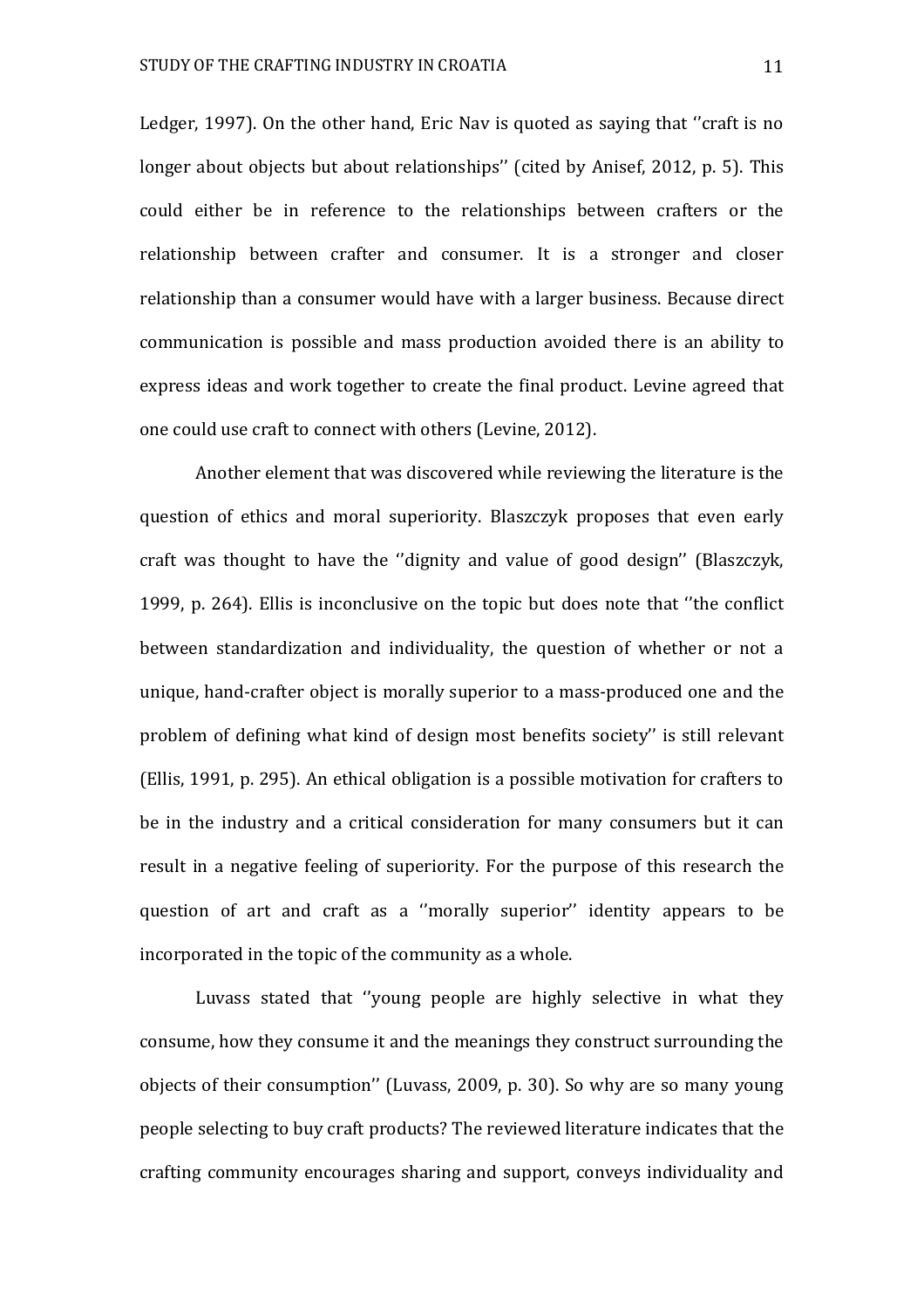endorses sustainability. It can be said that there are diverse motivations for crafting and varied reasons for the success of crafting. It is important to observe that most concepts regarding crafting focus on visceral depiction and explanation. Because of this it is important to document many encounters with crafting. This is why it is relevant to record and investigate, as much as possible, the experiences of local crafters in Croatia.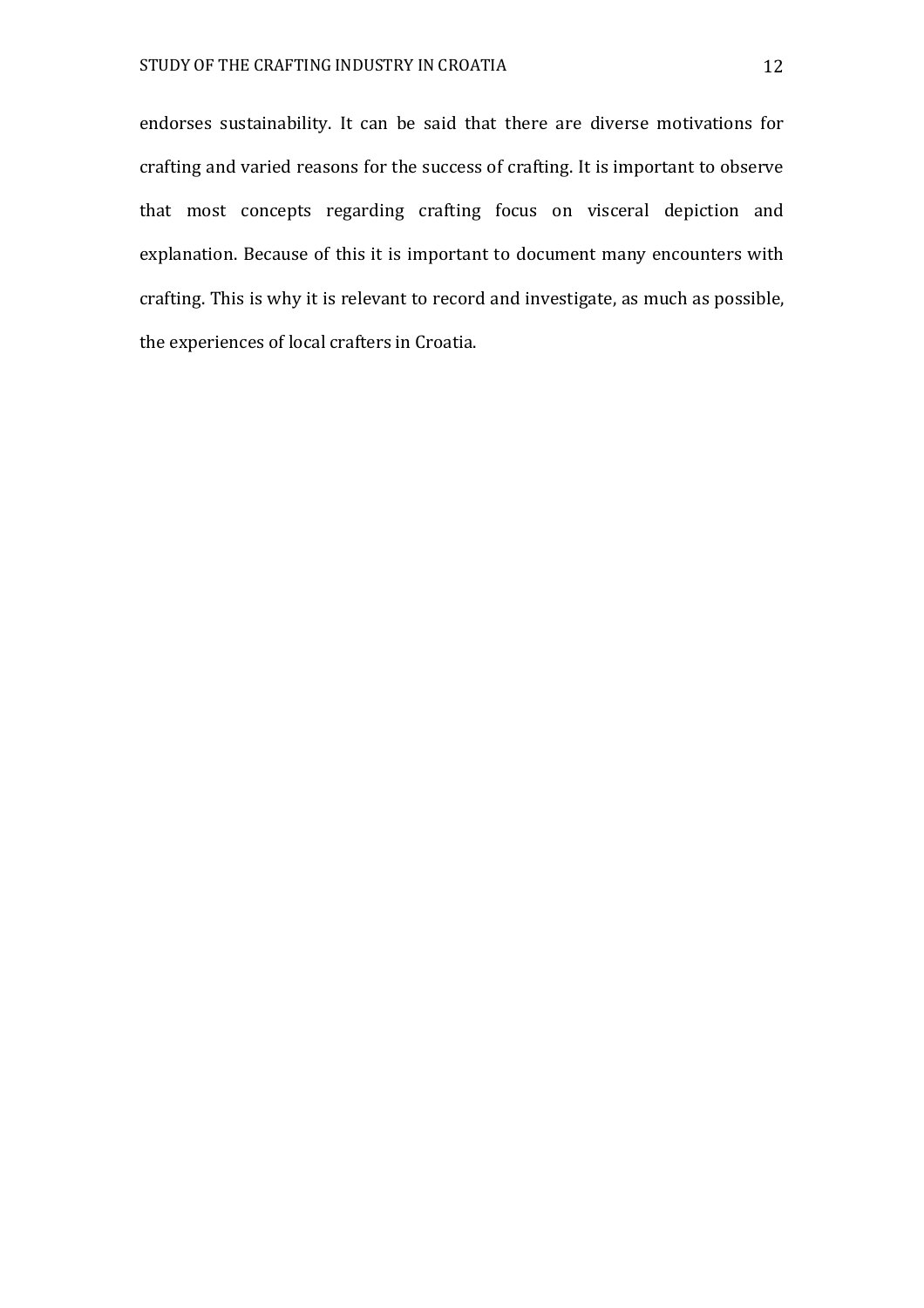# <span id="page-13-0"></span>Methods

Due to the phenomenological nature of the study a qualitative research approach was chosen. The research design included a combination of tools and was flexible throughout to accommodate any change necessary. The key tools that were used to collect information for all three research questions were observation, content analysis and in-depth interviews. The aim was to observe and interview crafters in their natural settings whenever possible; when it wasn't possible a neutral setting was chosen such as a café. These methods are appropriate because they allowed enough flexibility for this qualitative type of research to result in as much insight as possible. In-depth interviews provided the opportunity to discuss individual motivations of crafters. The research questions focus on individual reasons for crafting, the Croatian crafting community and typical business approaches of Croatian crafters. Considering the personal qualities of these questions in-depth interviews and observation were appropriate and respectful to the Croatian crafting community, allowing their voices to be represented. The observation method was chosen to assist the ethnographic aspect of this research. The observations were predominantly used to support insights gained during interviews and this was suitable.

The sample for the interviews was chosen by identifying crafters whom the researcher could approach with more ease and those that work with soft crafts like clothes, accessories, souvenirs, etc. One participant, Mica, designs bags and is part of a team of two that design their own clothing and have gained a certain level of success in the Croatian crafting market. Another participant, Željka, is also part of a team of two that design their own clothes, jewellery and small novelty items/gifts. J.M is a part time crafter who loves to make soap, bath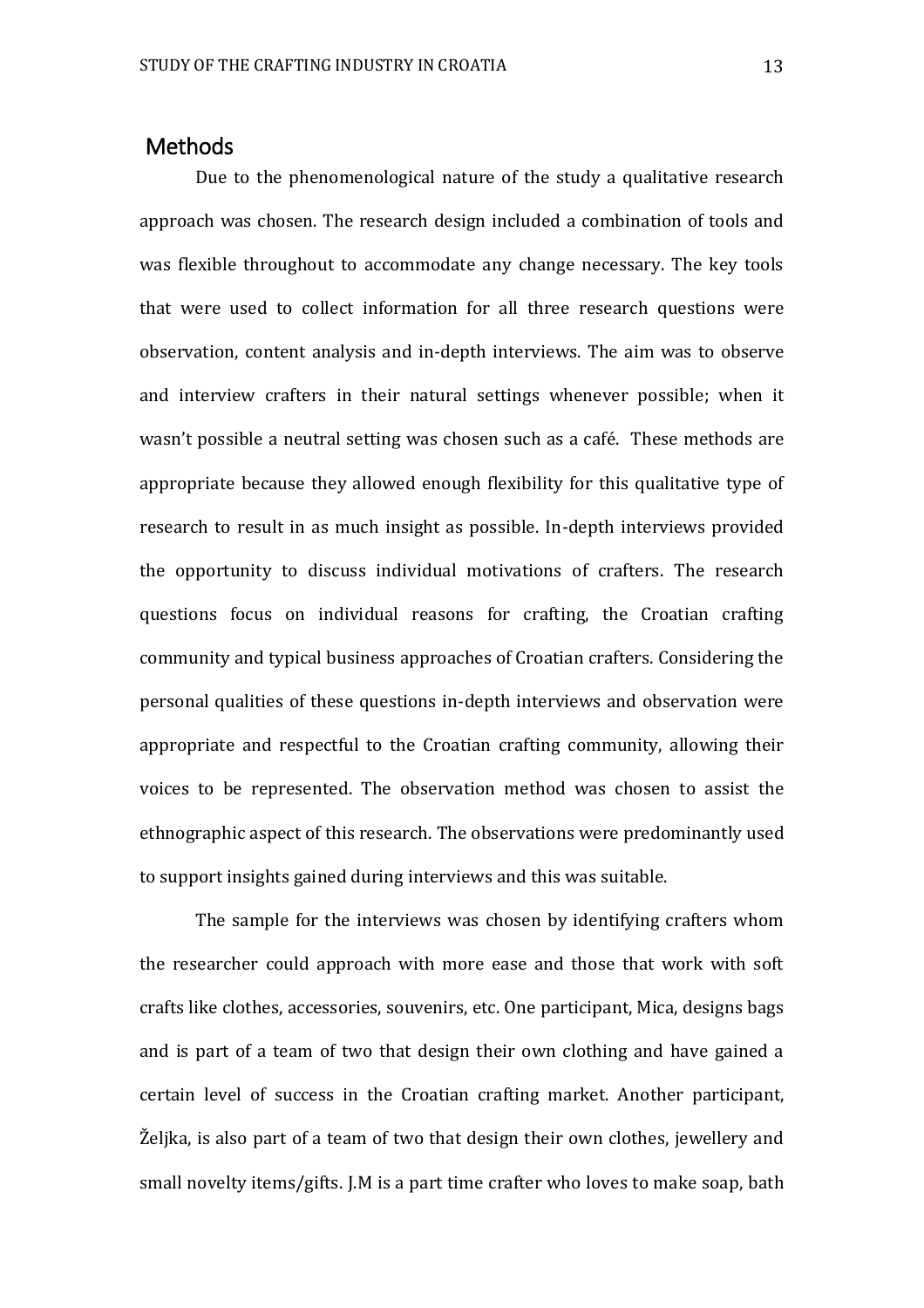bombs and balms as her hobby. Ivona and Marina are two participants of the research who work together to produce a crafting magazine and two other participants are crafters who have chosen to focus on helping the crafting community. Andrea initiated the online platform, Woohoo.hr, which enables crafters to sell their products online. Lidija opened the shop Kloto to display and sell the work of her crafting association that she organised and leads. The crafters were chosen because they were accessible and had varying levels of success and varied crafts. The latter were selected to gain insight into the community, as they are simultaneously insiders and outsiders.

Each participant was interviewed once and contacted again if there was something unclear or if any follow up questions arose. Interviews were unstructured and informal in nature to allow crafters to feel comfortable speaking about their intrinsic motivations. Some guiding questions were asked such as ''Why/how did you get into crafting?'' ''How do you feel about your place in the community?'' ''Did you have a clearly defined business plan when you were beginning?''. It should be noted that guiding questions were used in one or two interviews and only if the participant felt uncomfortable or weren't clear on the topic of the research. Specific questions were kept to a minimum because it seemed more insightful to let crafters discuss their experiences in their own terms and without persuasion one way or another. Any tangent that strayed from the main guiding questions of the research was considered a positive way to gain insight.

In addition to voice recordings of the interviews personal notes were taken. Interviews conducted online were recorded in personal email and/or message history. This type of interview was also chosen because the research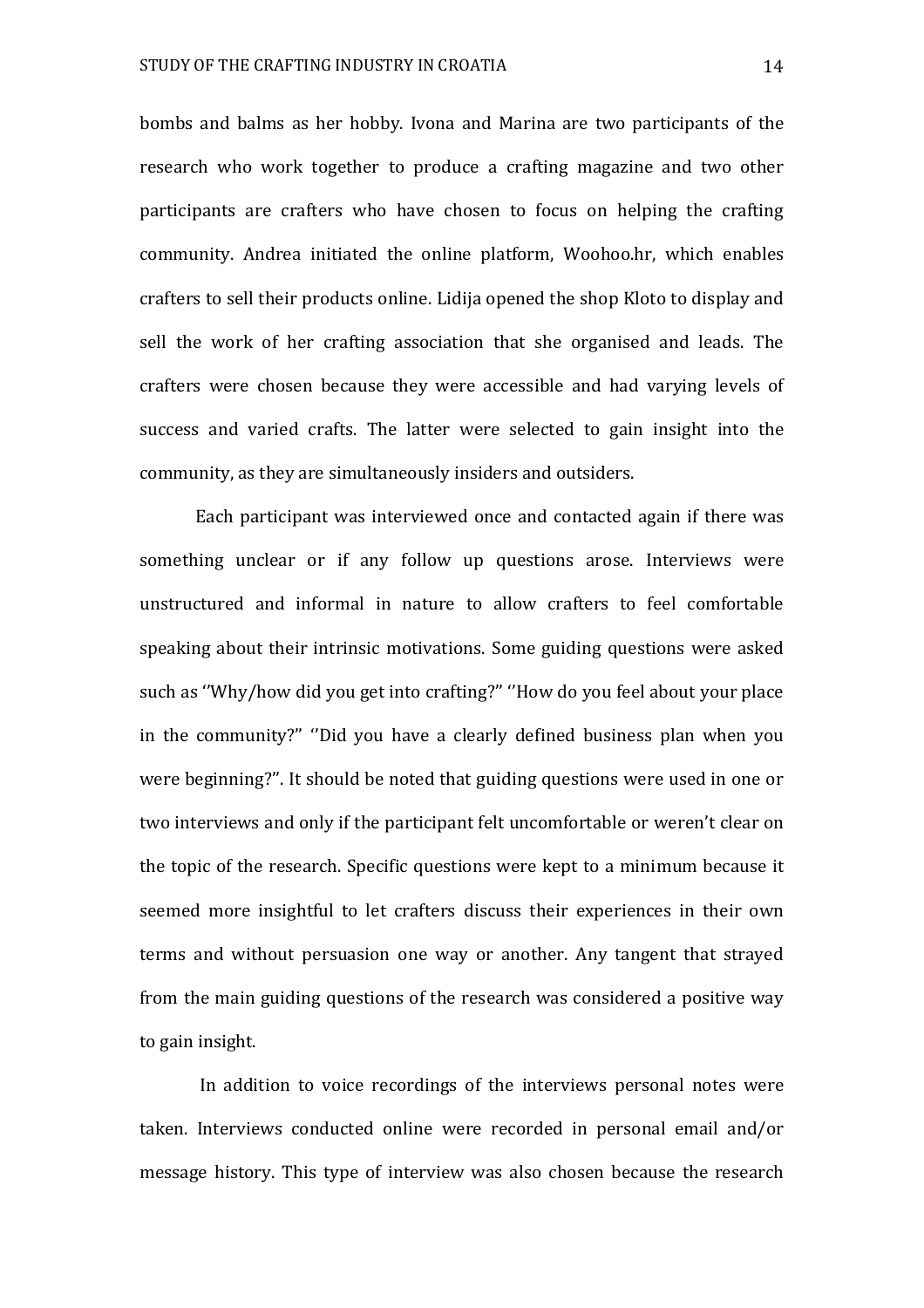was not confined to find one answer but instead encouraged individual crafters to represent themselves, and their community, as they wanted. The reason behind this approach was to promote a genuine representation and accurate data. Individuals were asked about their experiences with the relevant aspects of crafting. Researcher input and guidance was kept at a minimum.

The majority of the data collection consisted of published promotional (marketing) materials from crafters and online publications and profiles on several social websites. The published physical material was collected over time at craft fairs, local shops and crafting locations. Content concerning all the participants that were interviewed was considered for analysis: for example their Facebook profiles, Do!ts magazine and Woohoo.hr. The observation was done at various craft fairs by the researchers recorded with field notes. Between 10 and 15 observations were conducted at craft fairs or art events that occurred within the time frame of the data collection. I attended the events partially as a customer and in part as an observer. The two roles were separated depending on the event; some were attended in the function of a customer so that questions could be asked about the products, atmosphere, business norms, etc. and others were attended in the role of observer and interaction with others was kept at the lowest possible minimum.

#### **Data analysis**

Interviews and interview notes were analysed a few days after the interviews have taken place. Doing this prevented reaching any impulsive conclusions and allowed for time to contemplate before listening to the recordings again or looking over notes. Some key words and themes that were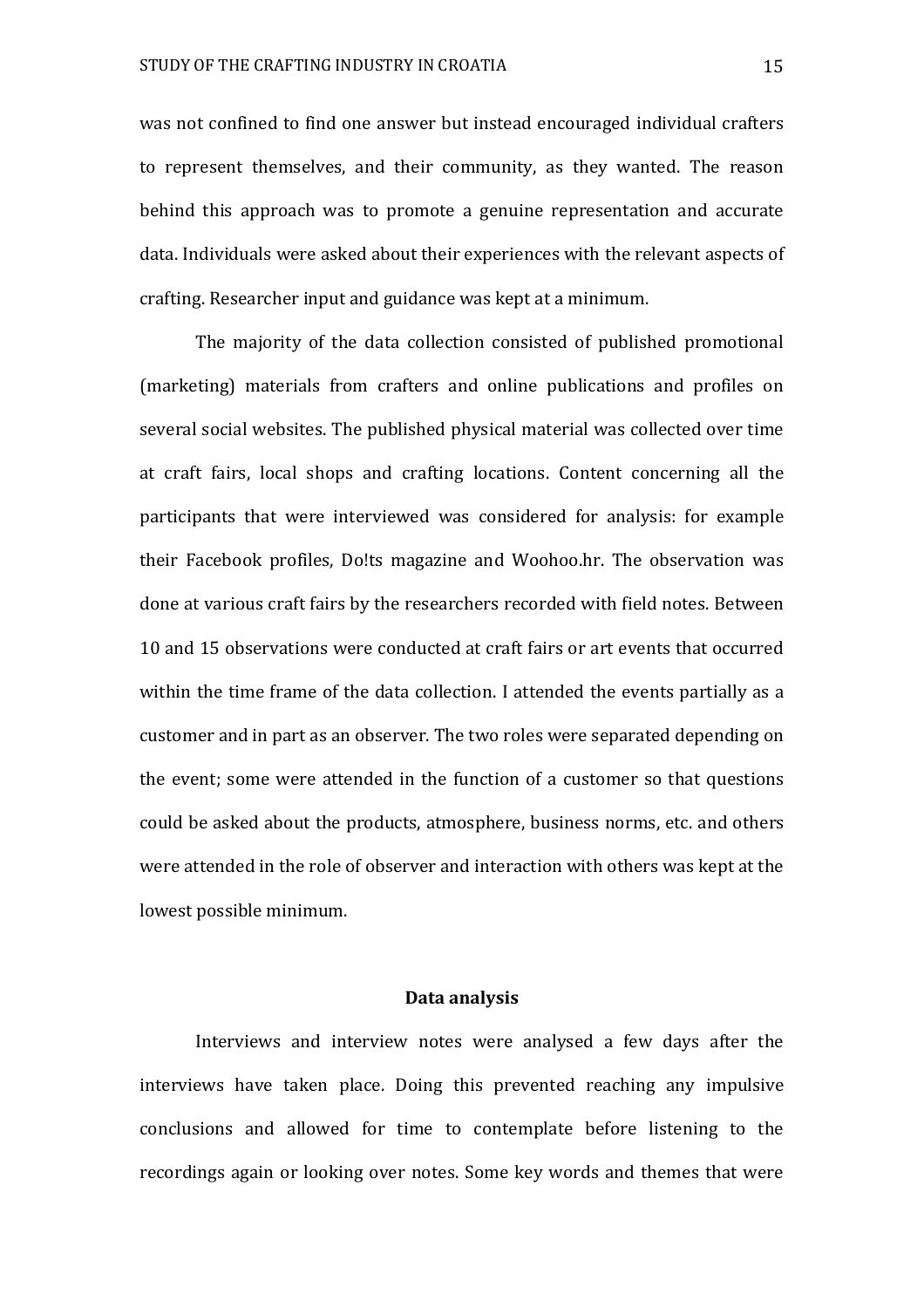sought out to benefit the categorization of findings were: *profit, intrinsic motivation, community and belonging, subgroups, competition, collaboration, co creation, trends, transparency, networking and job creation*. When going through the written notes key themes were categorized using colour coding and the same was done when listening to the recordings and writing notes. Due to the informal nature of interviews there were limitations to categorizing and presenting data and these methods were deemed appropriate. The key themes chosen encompass the guiding questions of the research and were therefore predominantly used for clarity rather than analysis. The same analysis tools were applied to field notes of the observations. The collected promotional material was examined for effectiveness to advertise the product and/or crafter, the aesthetic qualities, user friendliness, and other aspects that were not defined previously but were instead noted during analysis.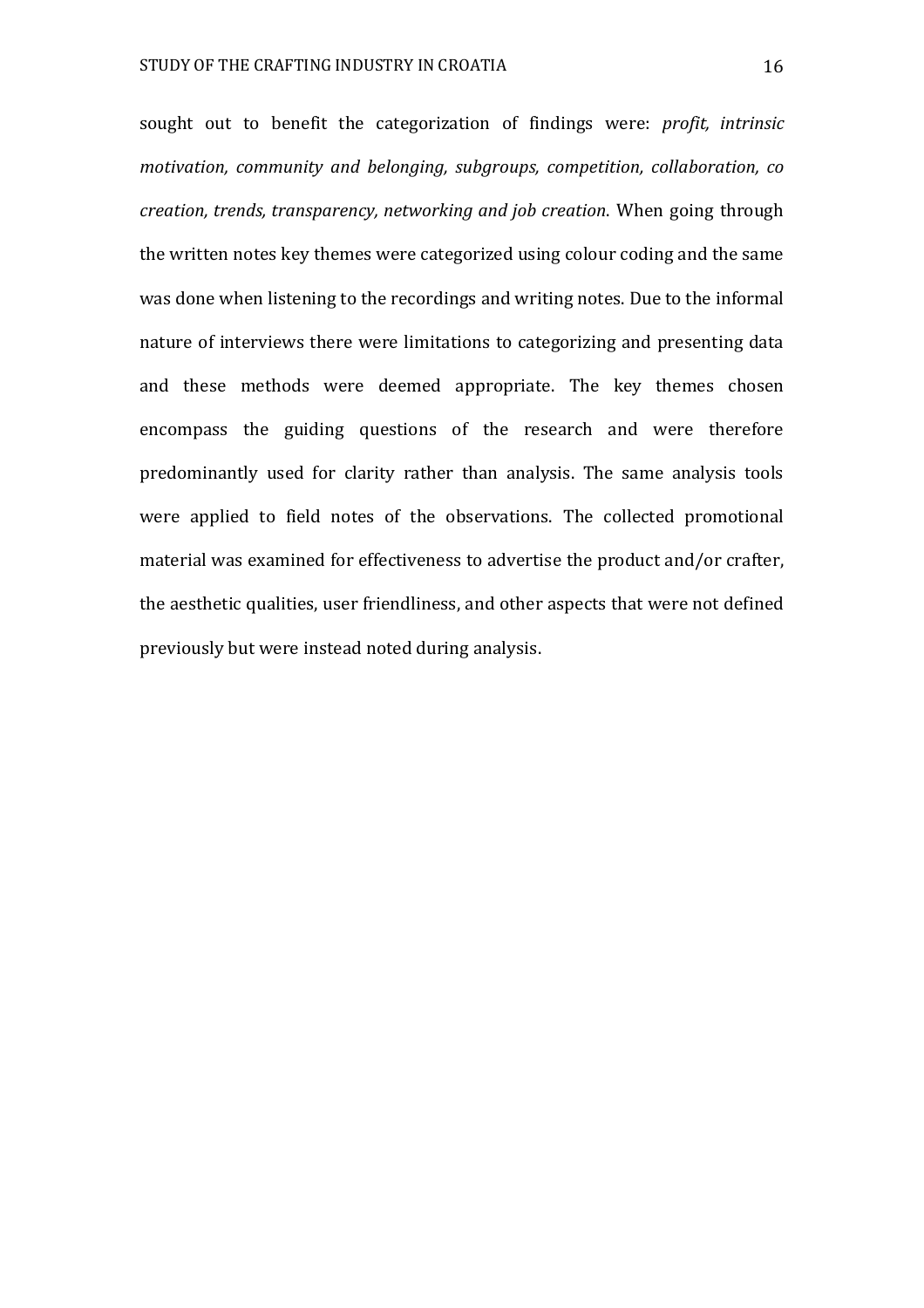# <span id="page-17-0"></span>Results

By speaking to various people involved with crafting about their experiences the following was recorded. Crafters, an individual who manages a Croatian website platform to enable selling crafts, individuals who started a crafting magazine and those involved in crafting associations were interviewed. There was an attempt to categorize for this section but results are written out in almost the same form as the field notes for reasons of reliability and authenticity so will often be in a stream of consciousness structure. Interview notes and recordings address each research question to a varying extent. The initial focus of interviews was to find out individual reasons for crafting. The second point of discussion was often the crafting community. Observations at fairs were crucial for gaining impressions of the crafting community and to support any insight gained from interviews. Similarly, online observations and content analysis of promotional materials both present results in the form of my first impressions and later support the topics raised during interviews. The online observations and content analysis specifically considered business approaches and competence. Interviews provided various motivations for crafting and are discussed in more detail below. Observations offered a significant amount of support for themes raised during interviews. The most significant observations were that there doesn't seem to be a united feeling within the community and that many Croatian crafters are not successful with the branding and marketing of their products. Interviews with individuals who want to educate creatives regarding their business abilities verified that the majority are not educated enough to make their craft as successful as possible. An interesting topic that seemed to be a common frustration among all participants was the lack of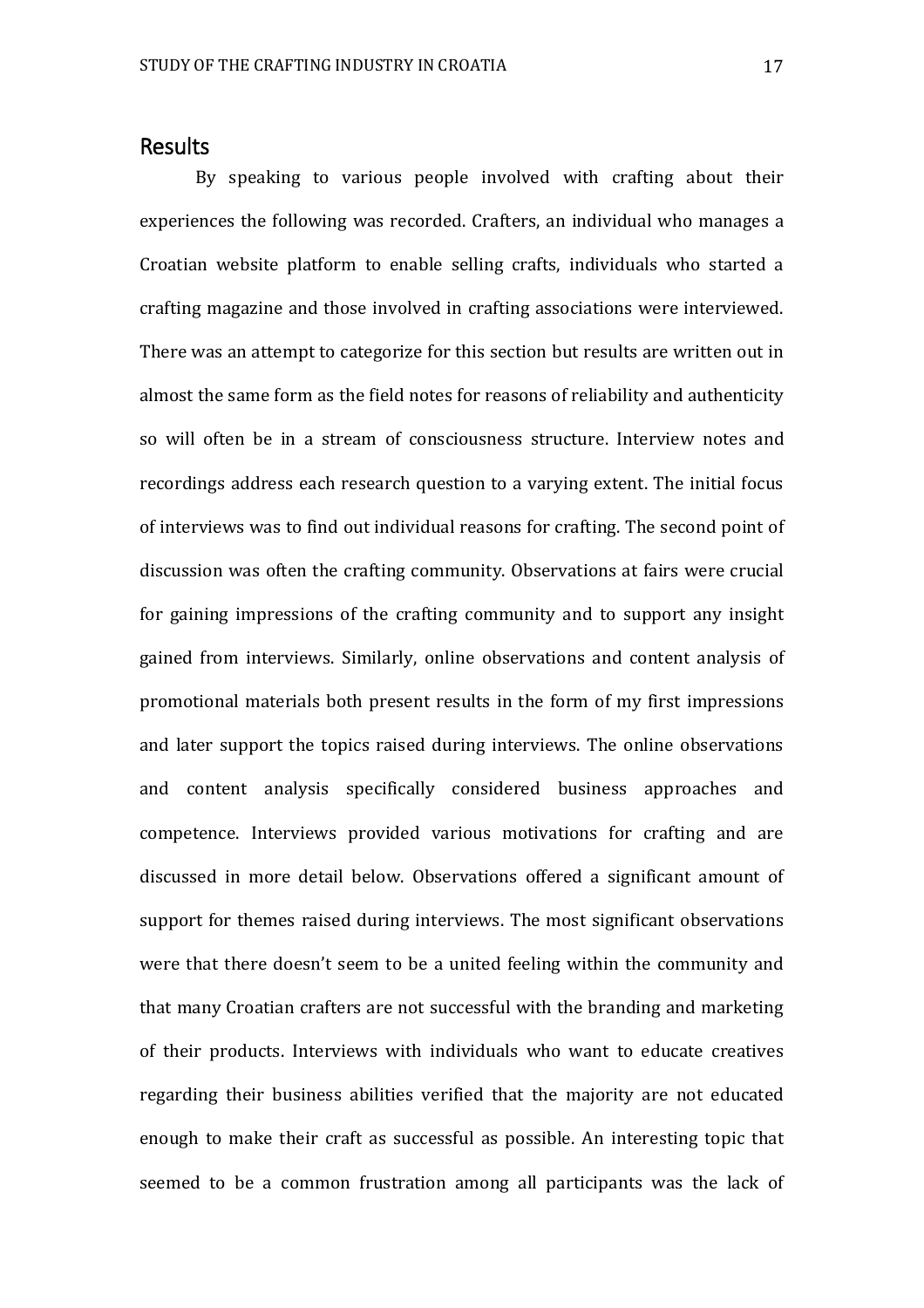support from the Croatian government. Below are the results represented as they were before the analysis process.

#### <span id="page-18-0"></span>*Interview Notes*

**Željka Molnar** is one part of the duo that designs and creates clothes under the name of Vintage Faith. She attended high school for Fashion Design and later University for Fashion Design that she dropped out of. She started crafting Fimo clay jewellery for herself when she couldn't afford some things she wanted from mainstream shops. After a while friends started asking her to make jewellery for them and she started selling this to others. She states this experience was unplanned and more of a hobby than a job as she could never live solely from the profits of her craft. She started Vintage Faith with a friend, Tina, and this was also spontaneous and unplanned. Željka claims to have very little business knowledge so Tina generally handles manages this aspect. Željka said she is not good at replying to messages from potential clients on Facebook on time even though she also stated that the majority of their sales are done through Facebook. At the moment she works as a stylist and has no future plans for her crafting, ''still trying to make it''. One of her own long-term goals is to own her own fashion brand.

Željka stated that Vintage Faith works well because her and Tina have very separate jobs that complement each other; she is more involved in the creative aspect and Tina tackles the business side. Željka was very clear in stating that the day H&M opened in Zagreb her sales dropped by 100%, they are now slowly increasing but it was an immense setback. However, she also stated that after an editorial about Vintage Faith was published in May in a Croatian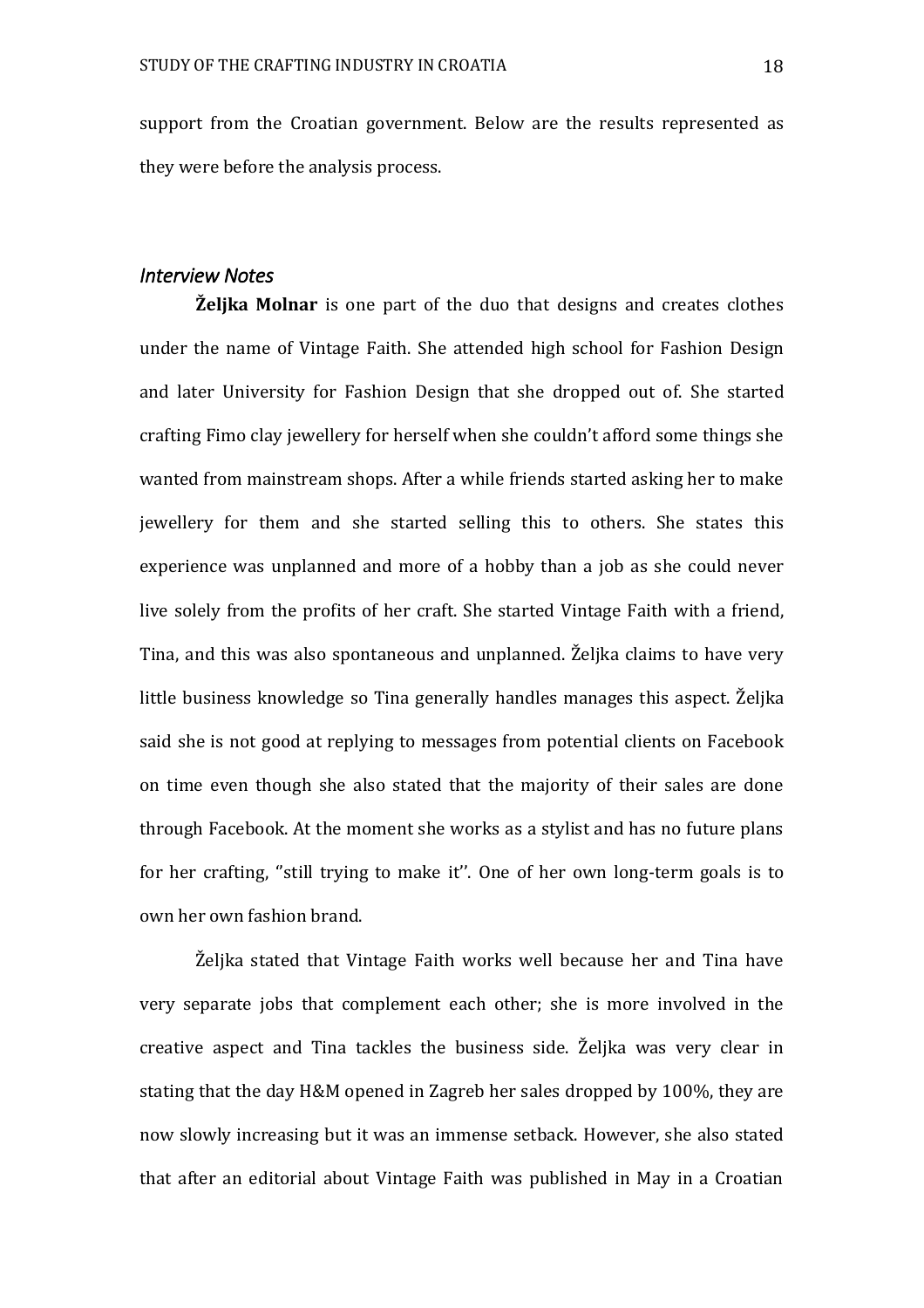fashion magazine (Grazia) there was a sales boom. Although this slowly plateaued as well showing a fluctuating demand. According to Željka there is a lot of interest in her craft and the products she offers but there are also a lot of dropouts. Customers ask questions about price, size, etc. and then never respond again. Her and Tina target the younger market, the Internet generation and use customer feedback for advertising. However, it is important to note that Željka expressed very intense emotions when she spoke about how ungrateful and unappreciative the market in Croatia is for craft products. That crafters are only making ends meet and that the general population does not understand or appreciate how much of her own time and effort goes into the clothes and jewellery she sells.

Željka said that she put little to no thought into making her craft appeal to a niche market but that she was making things she likes and her target market was an afterthought. That she is passionate about her own design from beginning to end and to her it is more about personal fulfilment than customer satisfaction. Looking at her and her products side by side it is clear that she is selling an image, not just one product, and that it is genuine. This is also a claim she made, not merely an observation. However, she was clear in expressing that she had started to lose creativity at some point when people were ordering the same things over and over again. Also when people didn't show appreciation for her unique and handmade work she lost some of her drive and joy in crafting.

Željka views the crafting community as quite a pleasant place and goes to the Bazaars and craft fairs more for communication and networking than selling products. Often going as a customer and not a crafter exhibiting and selling her work. She says that often crafters share knowledge but has not experienced true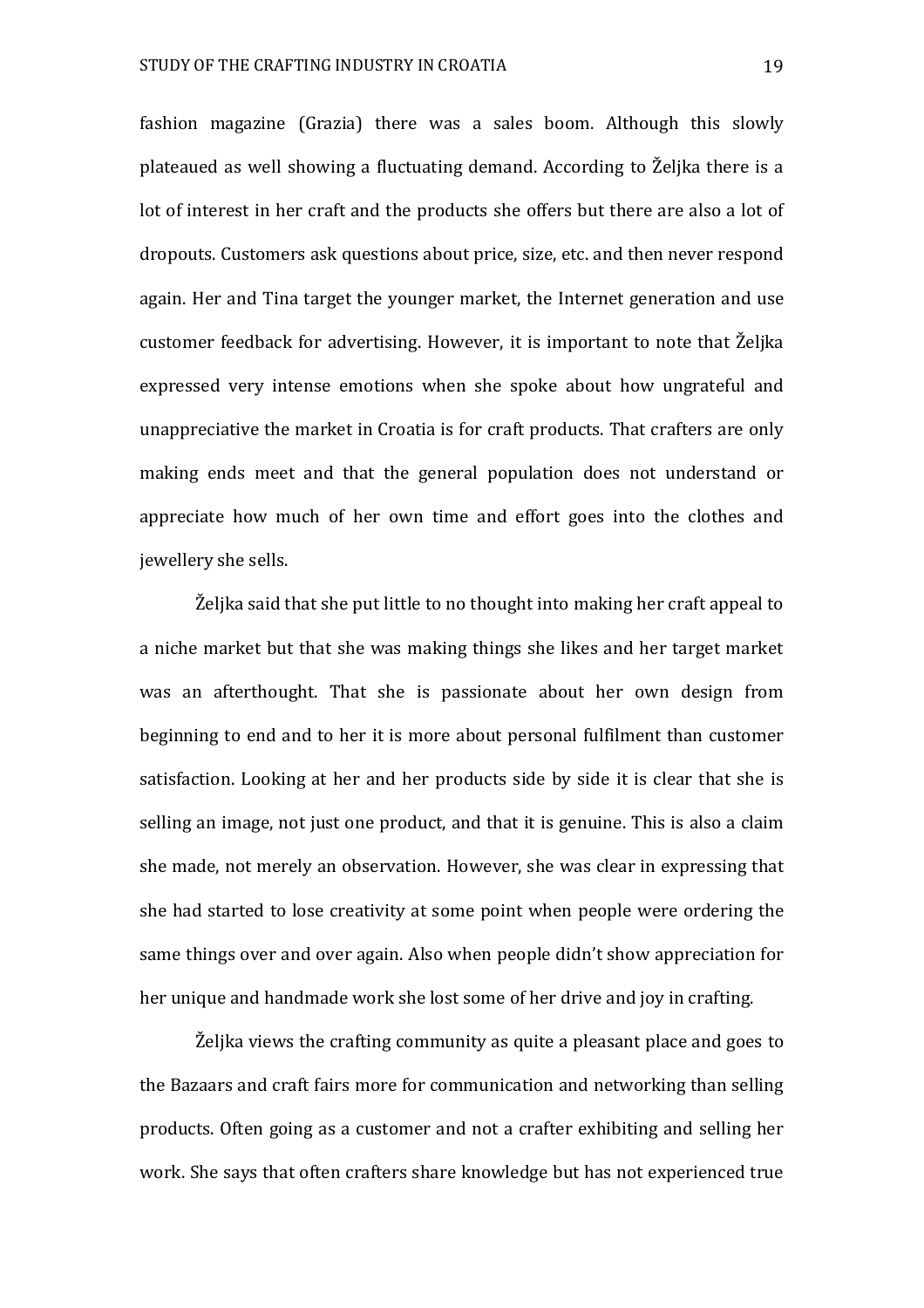co creating yet, although she is not opposed to it in the future. Some negative experiences Željka has had within the art community, which includes some crafters, was at her high school and university where she did not feel too comfortable. She has now found her own group of crafters and artists most of whom happen to be self educated, take initiative and are intuitive with their business strategies. Another negative experience was with some crafting associations that Željka says used to be about helping but are now profit driven.

**M** designs and creates leather bags and is part of the ItoIto clothing design team. She is schooled as a building engineer and started making bags for herself. She recalled the story when she wanted a new bag that was too expensive so together with her mother, who worked in shoe production for Borovo, she made her first bag to meet her own needs. She claims to have had no strategy or plan but always preferred a more personal sales approach and always focused on quality instead of price. She claims that when she first started working with leather she visited several leather shops and the people there would not give her any advice. She said that the creative community in Croatia is competitive, envious, won't share advice and functions in clusters that are too scattered. M suggests the community be organised and led by an outsider with business experience.

M said that she makes the least sales on Facebook and prefers personal contact and meeting her customers. She said she has tried all types of sales but now functions exclusively on a personal and verbal level and she called this ''honest sales''. The highest price of one of her bags is 2000 Kuna and M claims that the bag design and production business was profitable for the past 5-6 years. There seemed to be an intuitive business strategy as M focused most on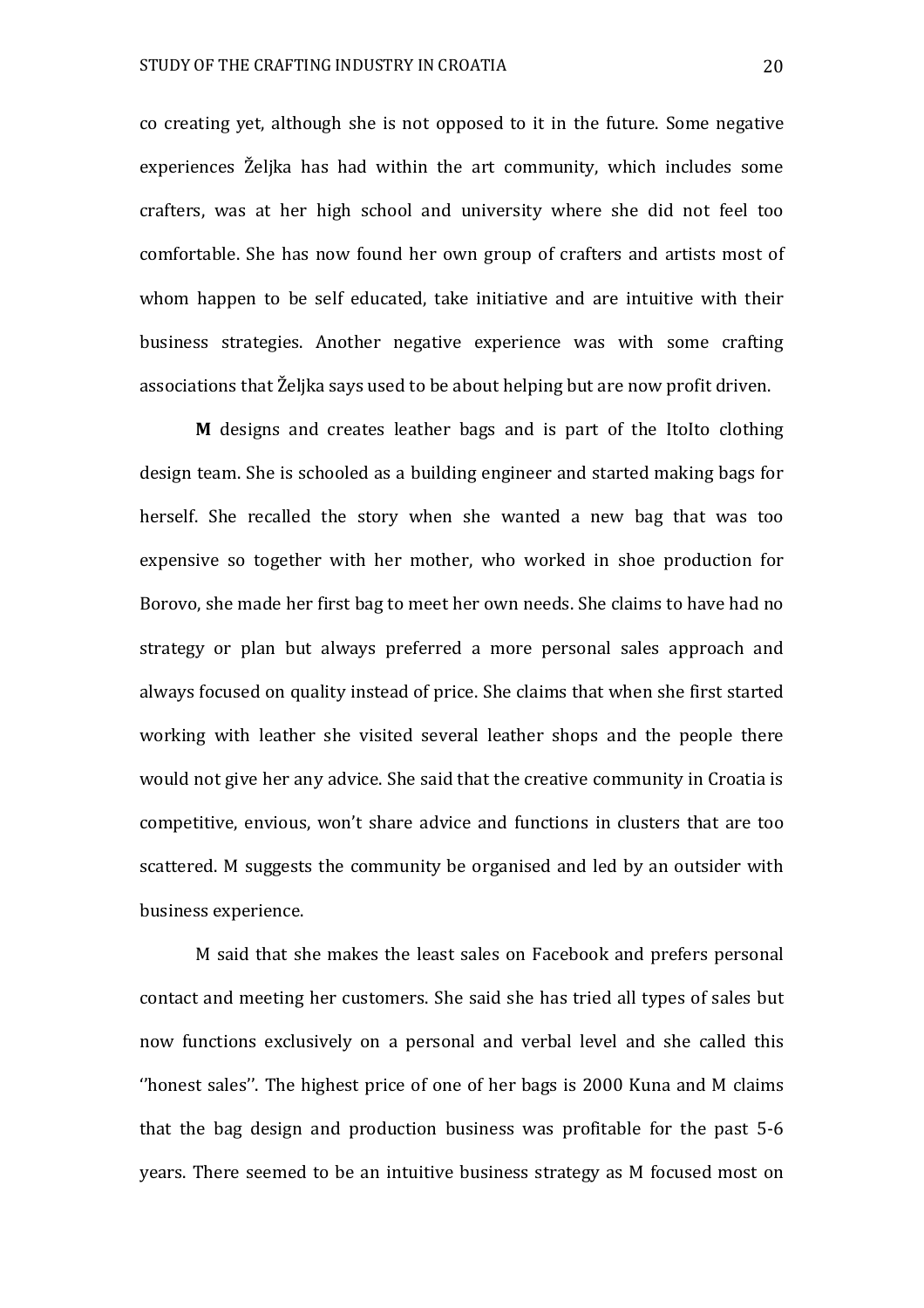repeat customers and word of mouth advertising without planning to. With ItoIto M and her partner decided that they would have simple designs for an H&M price and that this approach has been successful as the clothesline ''sells itself''. They decided a maximum price for their clothing aware of the fact that they are not always one-of-a-kind pieces. M was clear in saying that if a shirt is sold for 150 Kuna her and her partner in ItoIto make 50 Kuna after all expenses. M stated that from design to production to finished product the process takes 2- 3 weeks on average. M stated that previous cooperation had been difficult and unsuccessful with people who were too similar to her. Her partnership for ItoIto is successful and M expressed that she and her partner complement each other in the sense that she is more creative and her partner more business focused having a marketing background.

M is also involved in a project that hopes to bring the design, craft and art community online. She has organised crafting events in the past, four times per year, called Moda sa Šlagom (Fashion with whipped cream) that were successful. Crafters were not required to pay the organiser, there were no more than 10 crafters selected per event and the focus was on a positive collaboration not competition. All crafters chosen to participate had their own themes and crafts and were not there to compete. Her future plans are to make ItoIto an online business and to make it international and to continue organising crafting events. However, she will only invite crafters who have fiscal cash registers, this was a law recently passed in Croatia.

**J. M** is a part time crafter who makes soaps, bath bombs, and balms and has a full time job unrelated to her craft. She emphasized that crafting is currently only a hobby, something to do with her spare time and an opportunity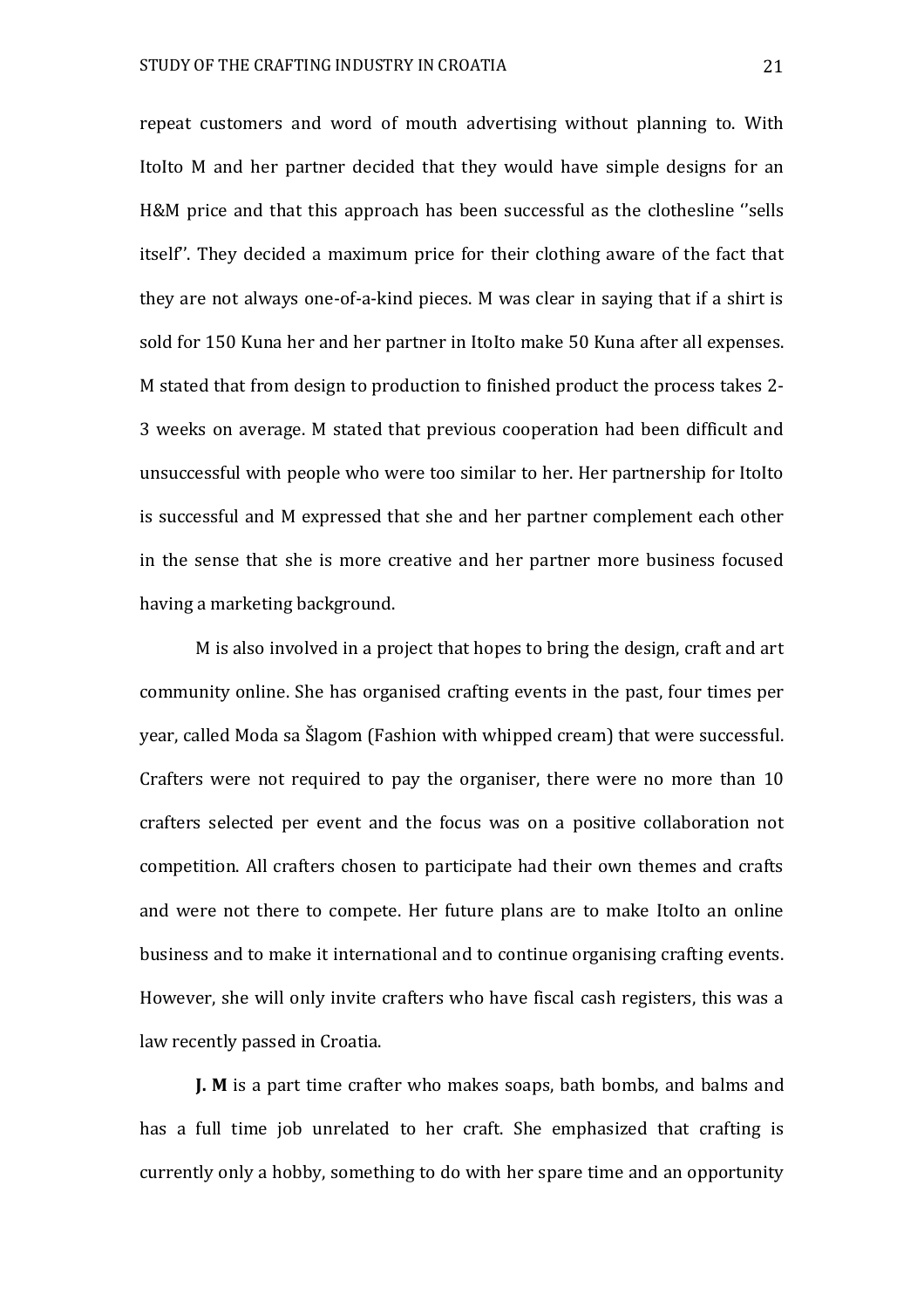to express herself creatively. She commented that she isn't very creatively able so soap production was something more technical that she could handle. Dry skin and remembering her grandmother cooking soap gave her the idea to start doing it herself. J. M's first priority when she began crafting was to make sure that all of her ingredients were safe and that she had a full understanding of the laws and regulations that concern her craft because it falls under the cosmetics category. Her second priority is promotion of her product; something she stated she is still very much in the process of working out because she really feels this is more a hobby than a business. Currently she goes to crafting, art and DIY events to sell her products and advertises on Facebook. J. M said that people do express interest in her products but are often hesitant because they do not want to pay 10x the price of something they can get in the supermarket and that is perishable.

Commenting on the crafting community, J. M stated that she does not work with other but discusses projects and exchanges experiences. Sometimes she shares a table or stand with a colleague who makes similar products at events to cut the costs. J. M claims to get some of her materials locally and others from abroad because they are not available in Croatia.

**Do!ts** is a tutorial magazine with a focus on DIY projects and crafts created by Ivona, Marina and Nebojša. The first issue was published 1.5 years ago and was the Christmas edition that Marina and Ivona speak of and remember fondly. The magazine has four publications per year and is based on a ''collaborative approach'' according to Ivona and Marina. They asked themselves what they would want to read and hoped to involve their readers, so they now organise crafting workshops as well. For each issue they offer four or five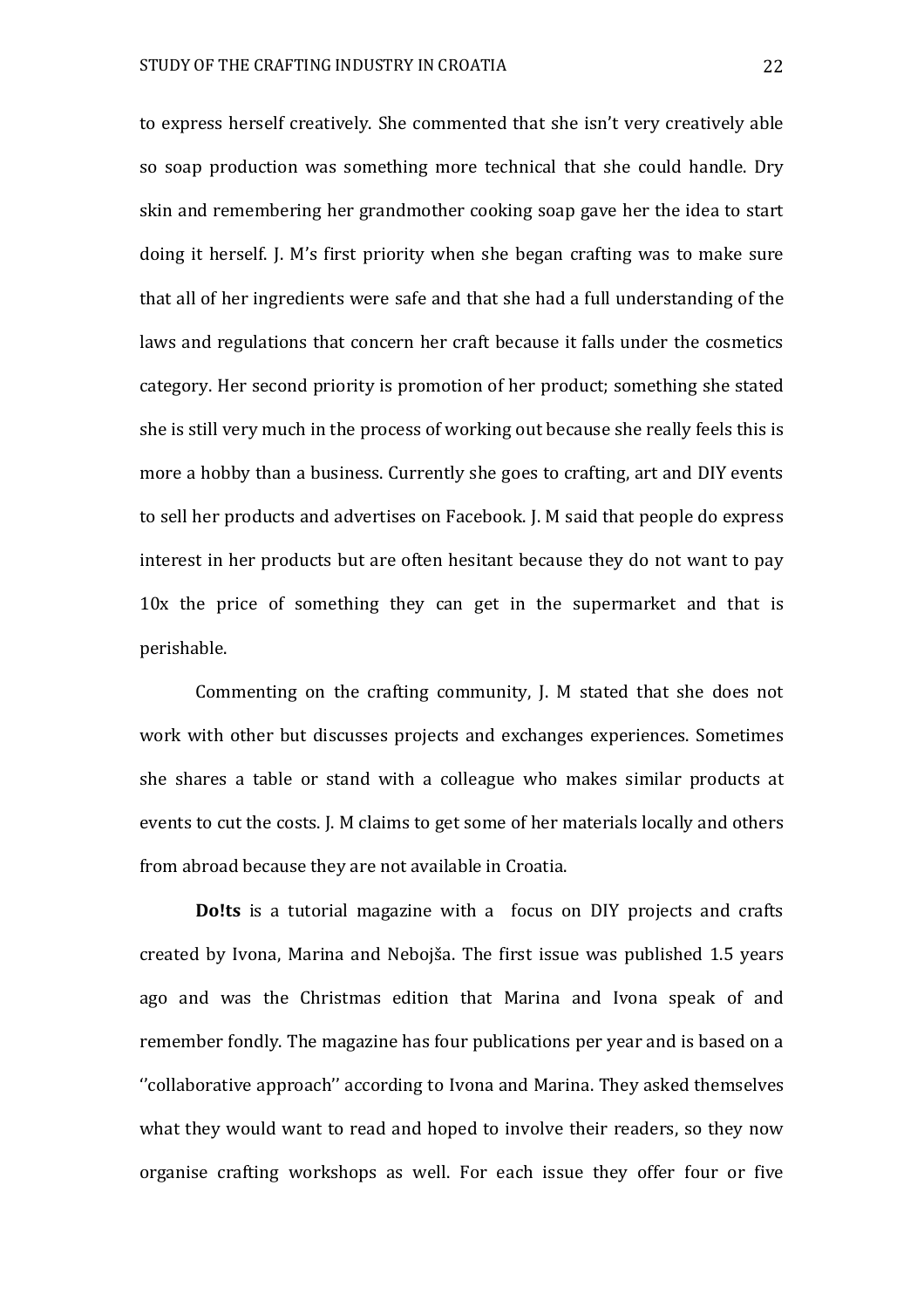possible covers and readers vote to choose the official cover. They claim to have a very close group of collaborators and have some regular contributors. They have just opened a new location recently, over the summer 2013, where they hold their workshops and work on the magazine. Their workshops focus on the artistic elements of crafting as well as others such as legal aspects, social networking, branding, visual identity and photography of final products. Their magazine is printed and published online for purchase. They stated that their Facebook page has 9000+ fans and their online blog has a following of 10 000+ readers. They are very selective about their stories but more active and less restricted on the online blog. They claim to have an open door policy in their new office, which I can vouch for as I just knocked on the door and was allowed in to ask some questions over a cup of coffee.

Marina and Ivona claim that the crafting scene in Croatia is in development and has been growing for the last 1.5 years. They stated that two years ago there was only one craft/art/design fair per year. However, they feel that with the new law introducing fiscal cash registers that are necessary for all sales the crafting market will suffer. They claim that there is a lot of interest for advice and that crafters seeking to share or hear about new experiences contact them often. Marina and Ivona also said that they are not convinced about a positive community feeling yet but they have a future goal to help crafters network. They are both crafters themselves; Marina makes accessories and Ivona some products for children as she works in special education. They both contributed their own money for the magazine and have volunteers, as the magazine is not yet profitable.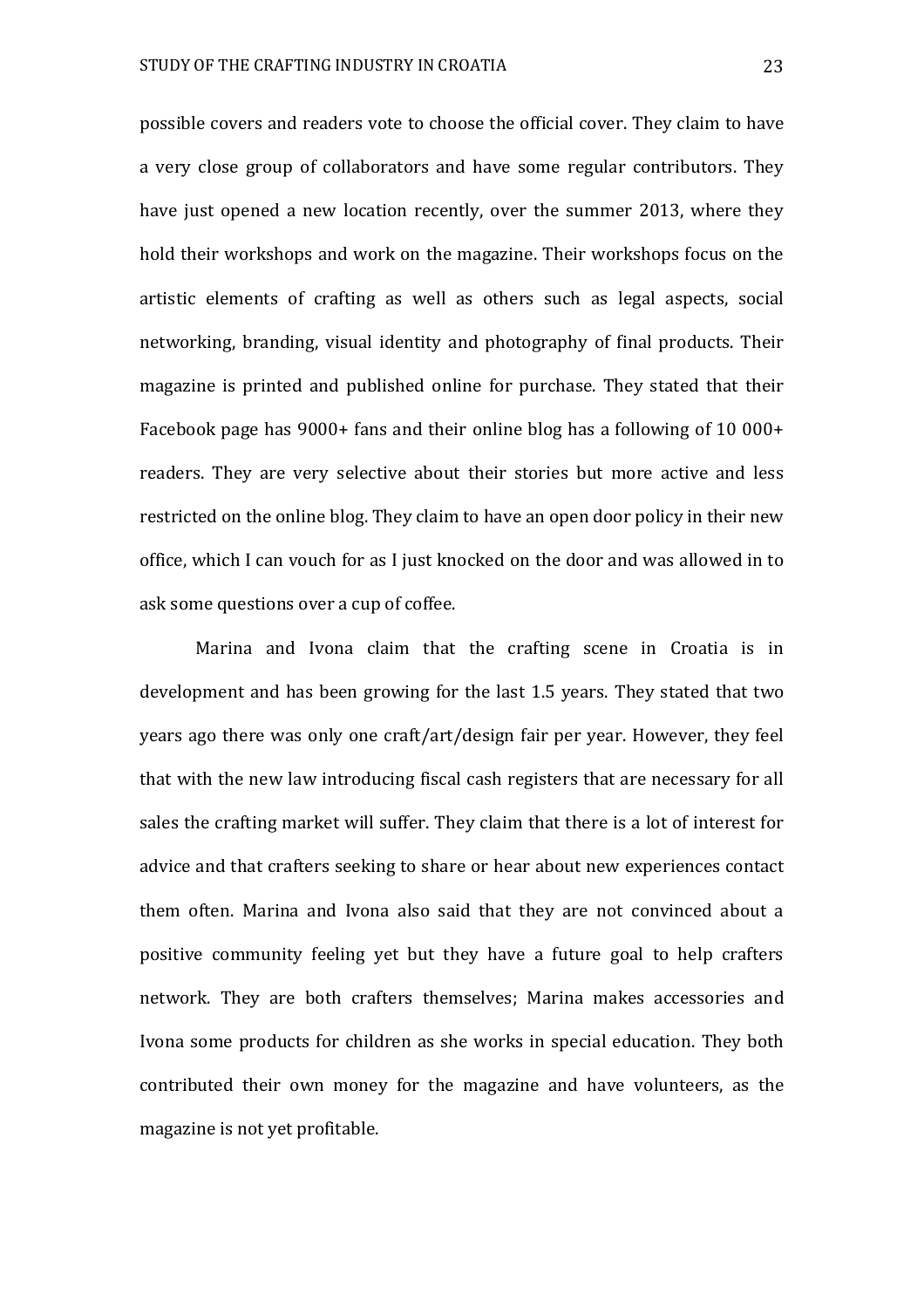Marina and Ivona commented on the access to and availability of crafting materials here in Croatia and said that there are very few local offers so local materials are rarely utilized. There is a limited and unreliable selection so many crafters have to find other ways. They also expressed that online there is less sharing of information and experiences amongst crafters while in person it is much more likely. When discussing the community feel Ivona and Marina agreed that they get are surrounded by positive and passionate people, they enjoy networking and coming up with new ideas with new people and that they seek out those who find creativity fulfilling. Marina stated that there are more and more crafting associations but that there are tensions within and amongst them. They agreed that a huge issue for the conflicts between crafters and associations is a lack of communication. They personally prefer crafting events where the buyer is in direct contact with the crafter. Another comment they emphasised was that in Rijeka and Šibenik the crafting scene is getting more and more involved but that summer is a missed opportunity for crafters and Croatian economy.

Their favourite elements of their jobs at the magazine are having morning meetings, being self-employed and the passion they feel for what they do. They hope to raise awareness and they feel a sense of responsibility to help their own community.

**Andrea** started and manages the online platform Woohoo.hr that helps crafters advertise and sell their work and connect to their customers. She is a crafter herself but now focuses more on Woohoo that she started about 2.5 years ago with two partners. She studied economics and works in community management and marketing. She stated that when they started 2.5 years ago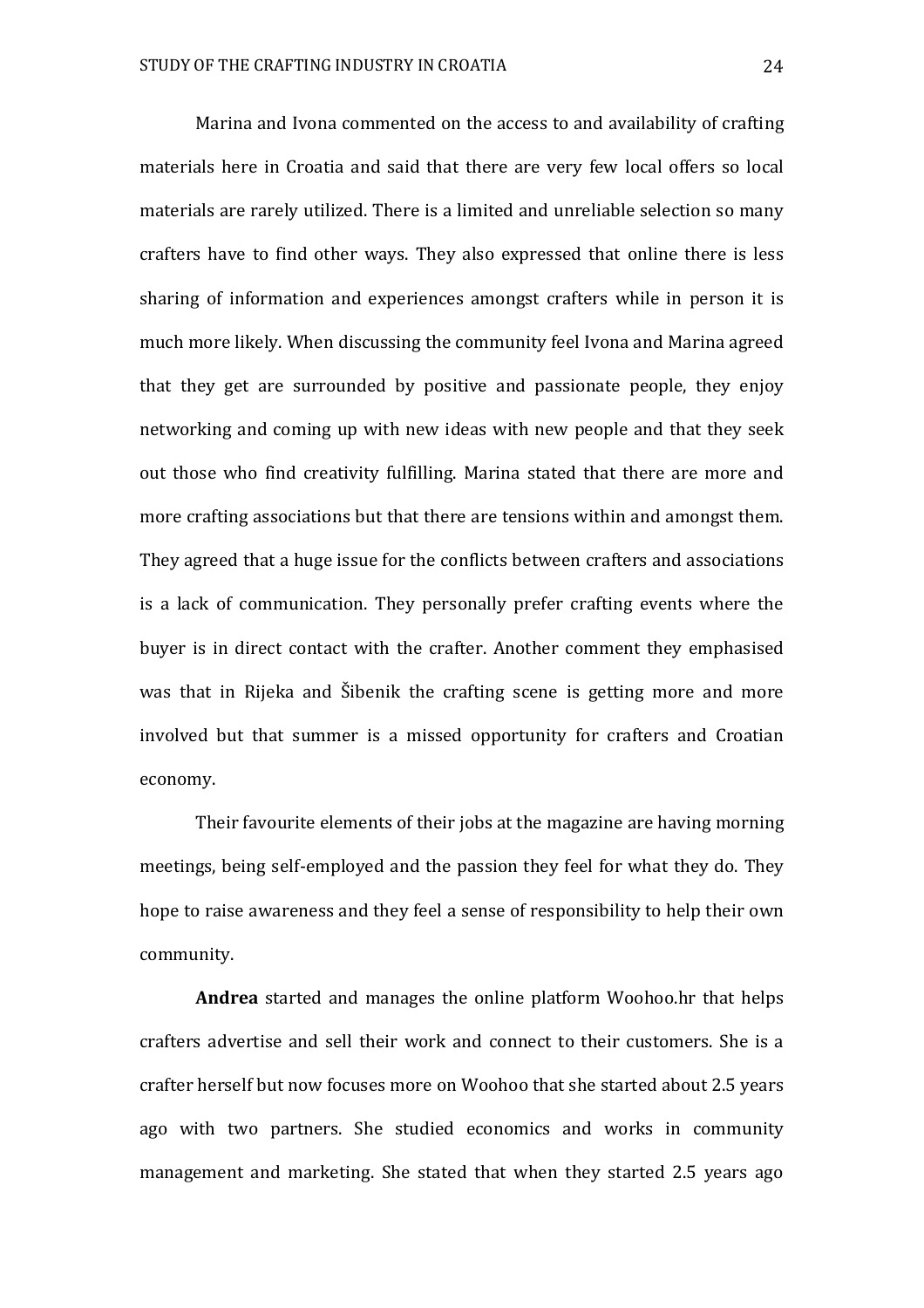there were less crafters, approximately 500 on their website, and now there are approximately 2000 registered on their website. She also stated that there has been a recent drop in the crafting market as they now have between 20 and 30 transactions per day through Woohoo, before they had between 50 and 100 transactions per day. According to Andrea 80% are students, younger people and/or unemployed and that 95% are women. Andrea stated that the average buyer on Woohoo is between 25 to 45 years old. She said that crafting in Croatia is not so financially fruitful and that accessories sell the most while art sells the least. Her estimate of the average crafter salary was 3-4000 Kuna per month. According to Andrea the majority of crafters that she works have very shortterm thinking and have no definite plans to make crafting their careers.

She also commented on the fact that crafters in associations are in her experience cooperative and friendly but that there is a conflict between registered and unregistered crafters. Other conflicts Andrea mentioned were over copying and she stated that there were 3 lawsuits pending, at the time of the meeting, because of copying. Andrea mentioned that there are three main distinctions in the Croatian crafting community that sometimes cause conflict and these are those who work with soft craft, designers and creatives.

Andrea strongly emphasised that the majority of crafters do not have the ability to function online, have no Internet knowledge, do not use PayPal or Internet banking and rely heavily on Facebook. She referred to them as ''internet challenged'' so she attempts to educate them on how to advertise online, how to photograph products for optimal online sales and other elements of online interactions. Andrea claims that very few crafters invest in their brand but that those who do are more successful and those who find brand ambassadors are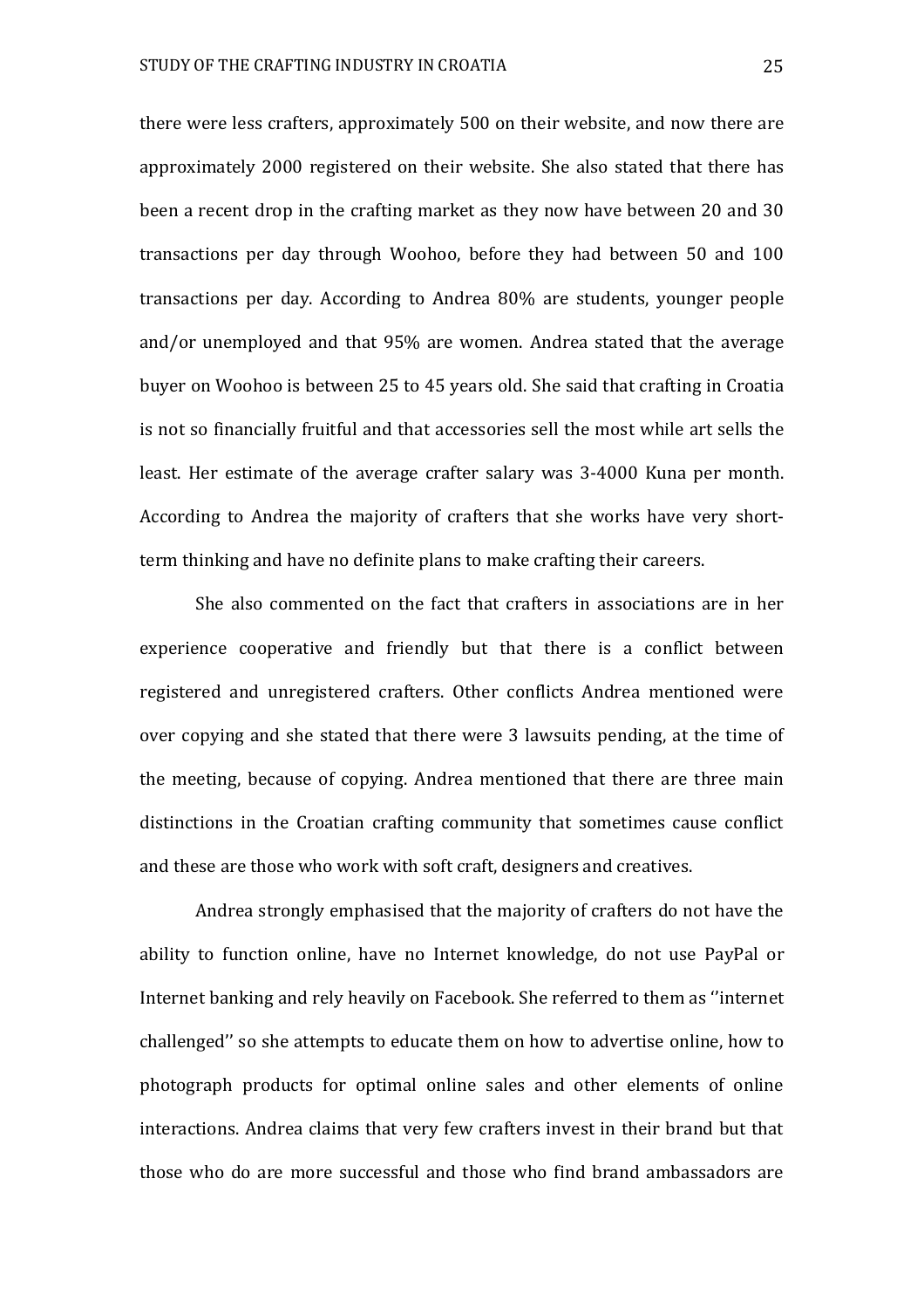even more profitable. According to Andrea not enough crafters do what they do out of passion or love for creativity. However, she also commented that buyers are careless and often drop out of sales after showing initial interest. This is why she set up Woohoo to be a third party and facilitator between consumer and crafter.

Another significant issue that Andrea felt was important to discuss was the lack of support from the government. She feels quite strongly about the new law recently passed that all transactions must be made through a fiscal cash register which is not available for all crafters to have. She said that many will join associations just to have this option but will otherwise have to sell discreetly. Andrea mentioned that the government could see the crafting market as an opportunity and expand this to souvenirs for tourists during the summer but that there is currently no interest from the government in handmade art. She also mentioned that some events, like Dan D for example (Day of Design), are out of reach for many crafters as a stand at the event can cost approximately 1200 Kuna. Andrea stated that very few crafters source their materials locally because there are not enough options to do so. Andrea hopes to expand Woohoo and crafting in the Balkan market but recognizes that there are many problems and expenses involved in achieving this.

**Lidija** is a crafter who now owns a shop and leads a crafting association. She was crafting in the 1990s when the profitability began to drop in Croatia and was given the shop location from her family. She considers herself self taught, creative and able to design. She crafts gloves, accessories, greeting cards, bookmarks, cups, shirts, and other products. She had a different themed shop previously with products from India, clothing, incense, etc. but this was seasonal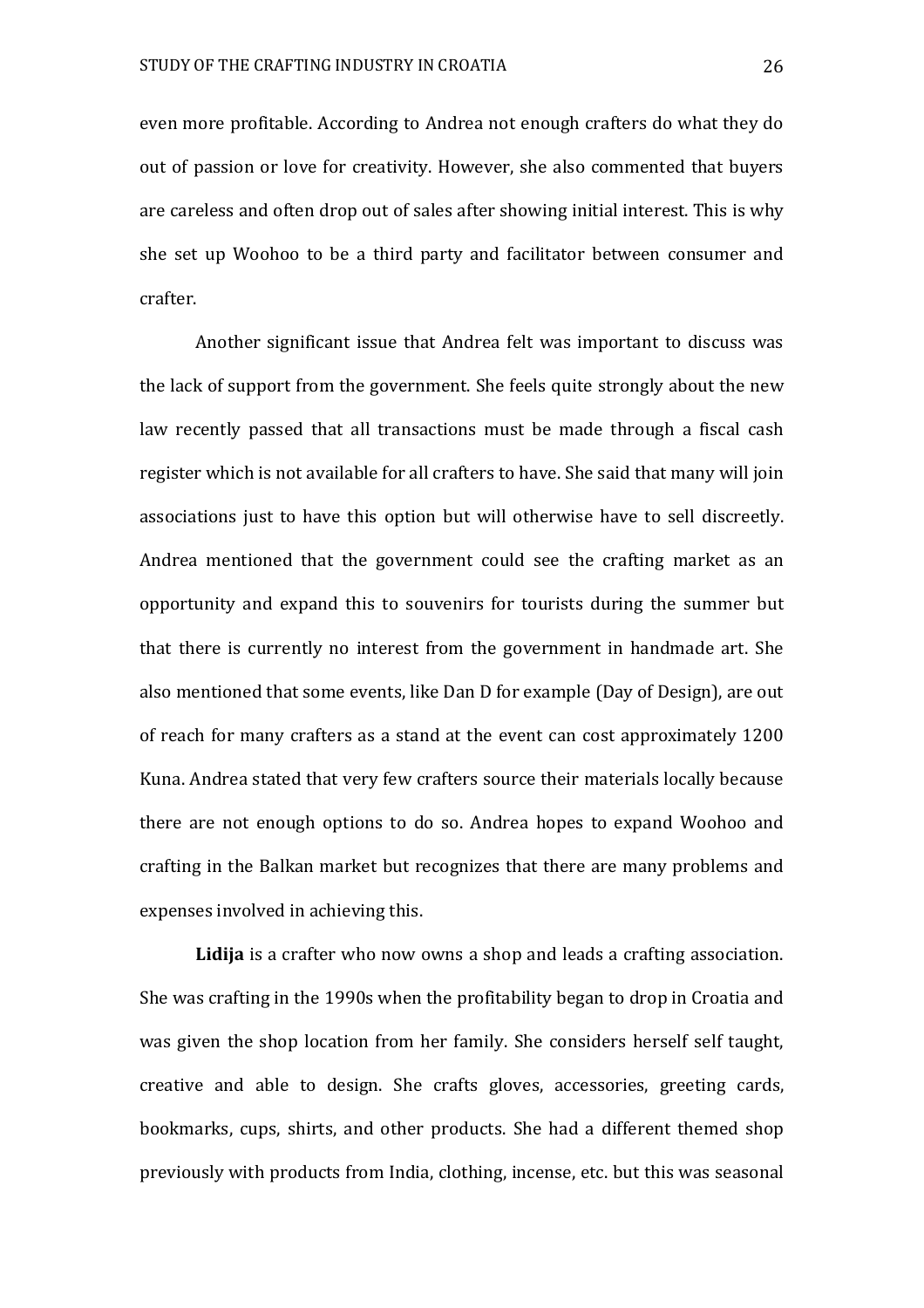and because of this not profitable enough. She considers herself and her craft to be of the gothic style and makes sure that the image matches the product, the brand comes full circle. She states her work is one of a kind, costs on average 15- 100 Kuna and takes on average 30 minutes to produce a finished product.

Her association is approximately 1 year old and has 100+ members and her shop has been open since May 2013. She states her association has few restrictions but she always wanted it and the people in it to be alternative. She claims it is a respectful community, no competition within the association and not a niche market but rather a theme that can accommodate all crafters within the association. Lidija seeks out members, or they contact her, through Facebook and she decides whether to approve them or not based on their style, genre, their passion for crafting and how well they get along. Lidija and others in the association organise workshops to practice new crafting techniques. With the association she has also organised some events and fairs that cater more to the gothic consumer and many members of the association will take products from each other to sell when they go to the coast over the summer. Lidija stated that there have been no issues over copying so far in the association and that there is more communication occurring than co-creation.

Lidija stated that she leads the association in a volunteer role as it was her own initiative to start it. She also stated that approximately 90% of the members are currently unemployed and so are trying to live from only crafting. However, according to Lidija this is not easy and almost impossible. The majority are between the ages of 24 and 40 and some are highly educated in the art field while others are self-taught. Lidija works part intuitively and part with a preconceived strategy of trying to promote the association in newspapers,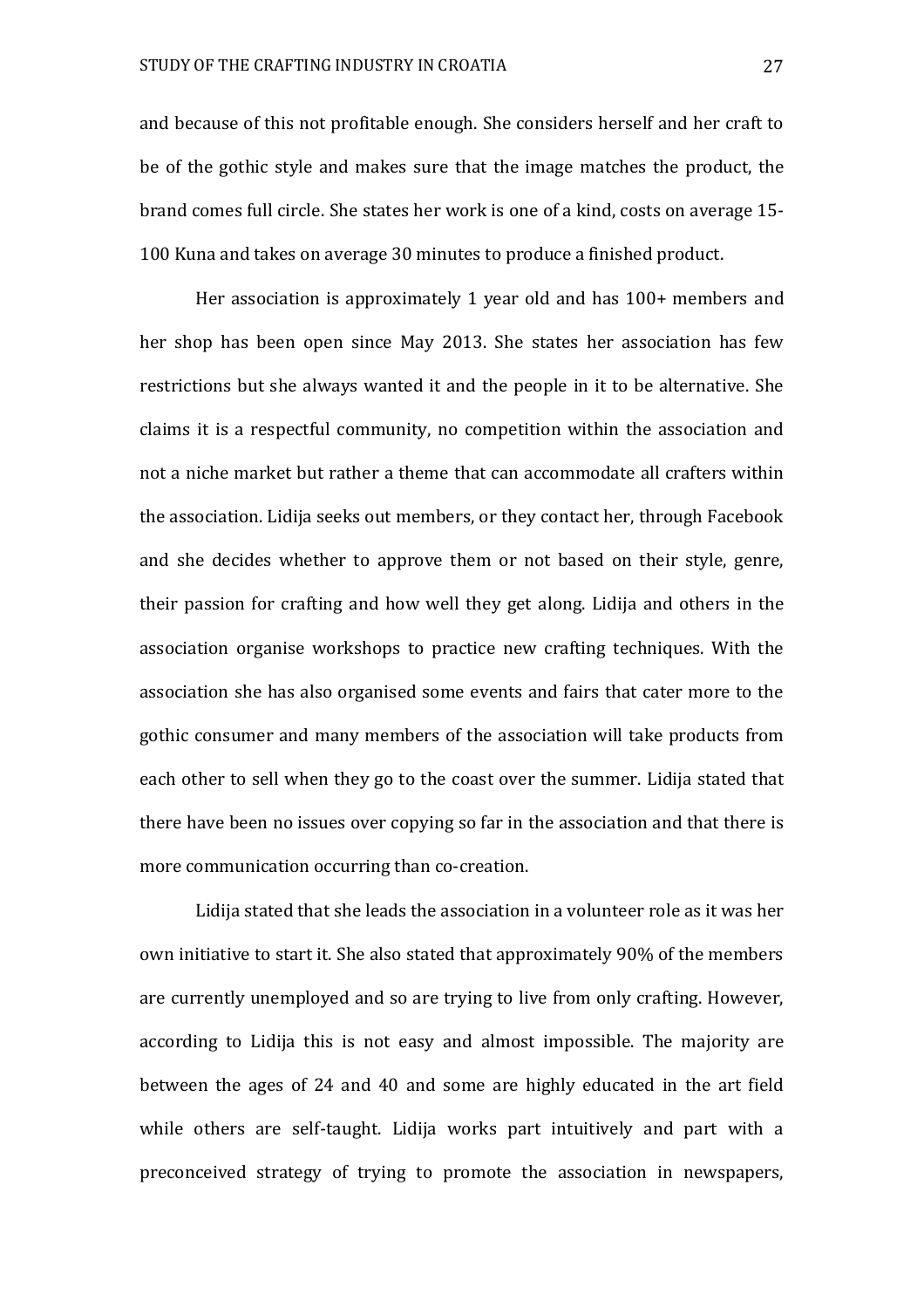magazines, at the tourist agency and through word of mouth advertising. All members are encouraged to promote themselves and others in the association. All members are allowed to sell their work at other locations, they are not restricted to Lidija's shop or events. She considers her work and the association to be her artistic identity. Lidija also feels that there is respect between the different associations and no notable conflict or negativity. But she also commented that she has been in the scene for a very long time so has a history with many of the people in it.

Lidija's favourite aspects of crafting, running a craft shop and crafting association are working with people, her craft making other happy and the opportunity to express herself creatively. She hopes to expand but isn't sure of the likelihood because she does not feel any support from the government.

#### <span id="page-28-0"></span>*Observation Notes at Craft Fairs*

- At times more crafters than customers
- Some crafters are friendly and welcoming
- Some behaving superior/elitist (better than, "cooler" than) to other crafters and even customers
- Many craft products are similar styles and techniques
- Appears like a good start but nothing to attract customer longterm or even for longer time on the day (Music, snacks, etc.)
- Majority of products well presented
- Crafters appear to be grouped according to their crafting style, personal style and personal relationships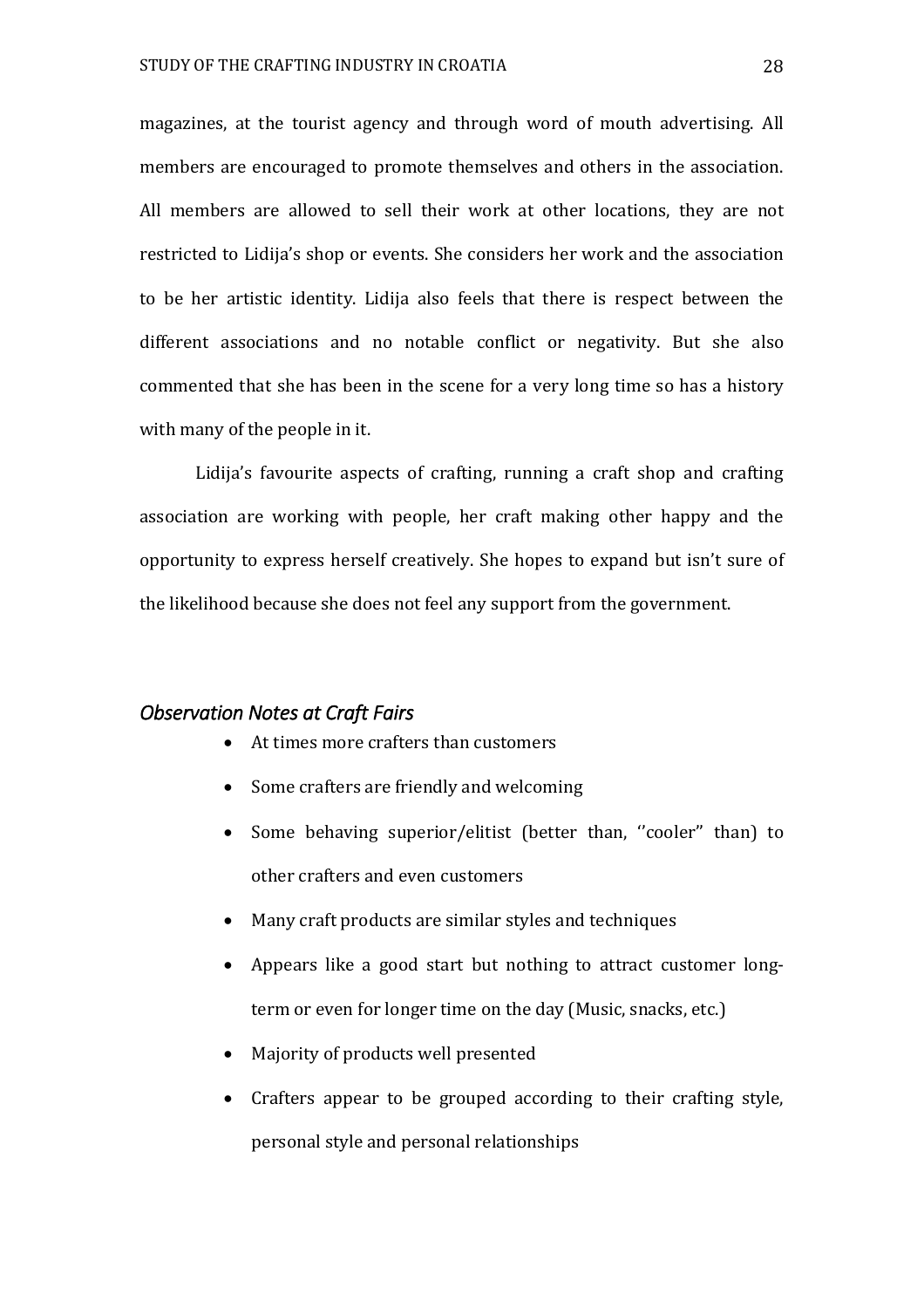• The relationship between different crafting trends is unclear but does not always appear constructive and friendly

# <span id="page-29-0"></span>*Content Analysis*

- Asked questions as a customer, several crafters take very long to reply to enquiries online (1-2 weeks). One did not reply at all.
- Majority of advertising on Facebook or through social platforms Woohoo.hr and krpa.hr
- Majority of profiles on Woohoo look similar, bland, typical, BASIC
- Facebook advertising evokes vague and scattered impression
- Many crafting Facebook profiles visited give off unprofessional impression and look bland, all look similar
- Very few distinct and consistent brand identities
- Very rarely saw good photography/presentation of products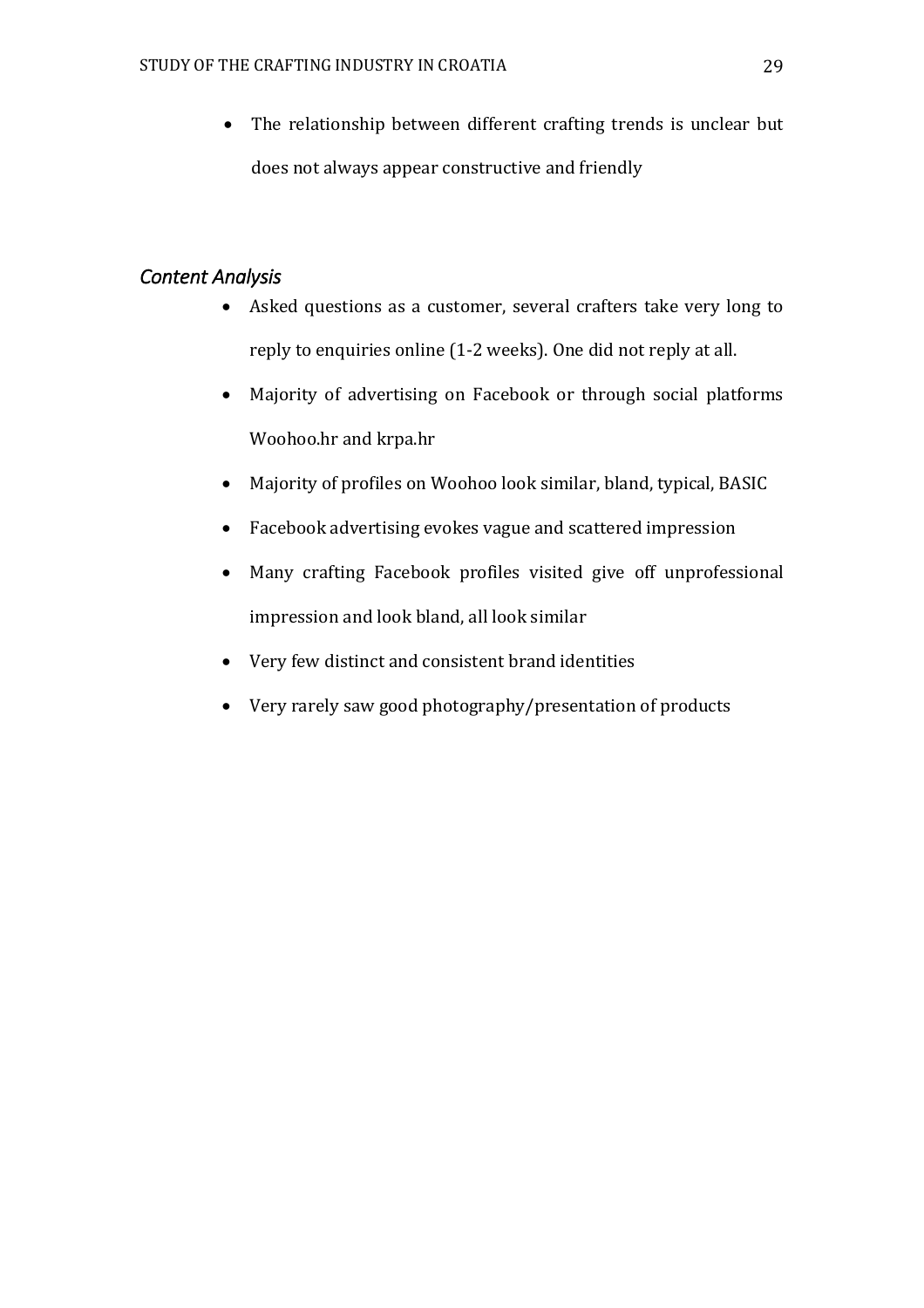#### <span id="page-30-0"></span>**Discussion**

After collecting the data through in-depth interviews, observations at fairs and content analysis the data was analysed using coding and discussion. Content analysis was also recorded in the form of personal notes and impressions gained while examining crafters' profiles on social websites and promotional materials. Once data was collected there were a few days reserved for reflection to avoid hasty assumptions. All data that was in the form of personal notes was then analysed and colour coded according to the three research questions concerning the motivations of individual crafters, the Croatian crafting community and common business approaches. Following this the data was analysed and colour coded again focusing on any other themes that were clearly predominant but were not specific to any of the three initial themes. For the purpose of clarity the discussion will be divided under the three headings of individual motivations, community and business approach.

#### **Individual Motivations**

From speaking with individuals about their experiences it became clear that they all felt a sense of personal fulfilment from their craft. Many stated that they had a creative desire that had to be realized whether it was profitable or not. All of the individuals articulated that their crafting began as a personal hobby. Mica of Mica Torbica and ItoIto said that she wanted a bag that was too expensive and so together with her mother she decided to make herself a bag (M. personal communication, July 9, 2013). Željka of Vintage Faith also said that she started making accessories for herself because the offer in Croatia was either too expensive or very often she was unable to find exactly what she wanted (Ž,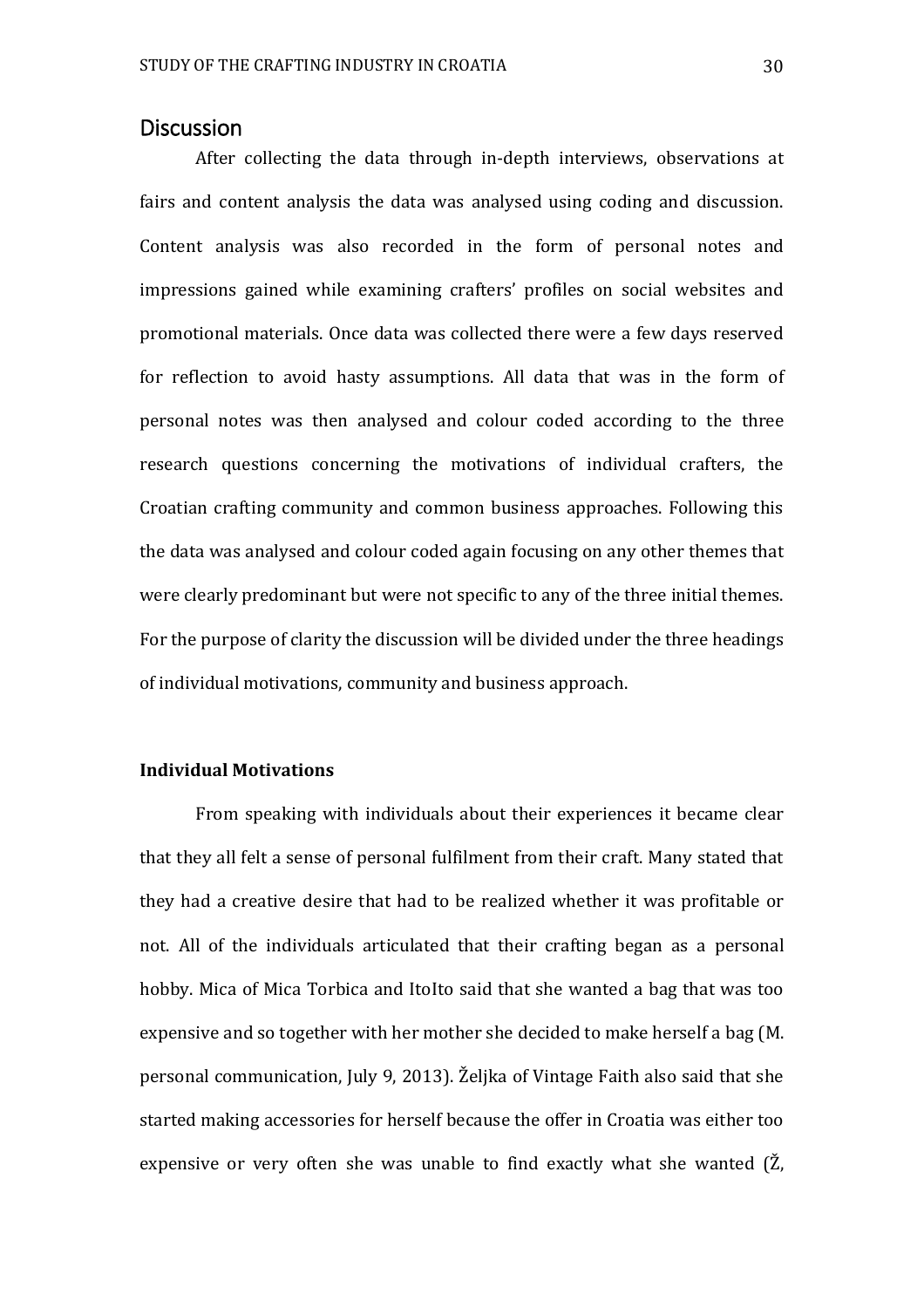Molnar, personal communication, July 2, 2013). Željka's experience was that when her friends and colleagues at school saw what she was making and wearing they asked for her to make it for them as well. Only later did she realize she could sell her craft to make some extra allowance during her student years. Andrea, who manages Woohoo.hr, commented that approximately 50% of crafters couldn't be financially secured only from their craft (Andrea, personal communication, July 2, 2013). Several crafters made similar statements and Lidija who manages the Kloto association claimed that 90% of the members are unemployed and trying to make their craft a financially viable business (Lidija, personal communication, July 2, 2013).

From these statements there seems to be a division in the motivations of Croatian crafters. Many are doing it for artistic expression and passion; one individual is even doing it alongside her full time job solely for personal fulfilment (J. P, personal communication, June 30, 2013). On the other hand, many seem to have been so negatively affected by the economic situation that their crafting is no longer a passion but a necessity. Results from a recently performed survey show that 18% of crafters are students, 29% are unemployed and 2% are retired (Podgorelec, n.d.). This could explain the percentage of crafters who have profit as a priority and/or necessity; perhaps they were seeking an opportunity for independence. The same study stated that 44% of creatives were employed and 4% self-employed, these results could explain the other half of the community who are solely passionate for crafting. Andrea stated that in her opinion the majority of the crafters on Woohoo.hr are not passionate about their craft (Andrea, personal communication, July 2, 2013). If approximately 50% of crafters are not financially secure only from their craft do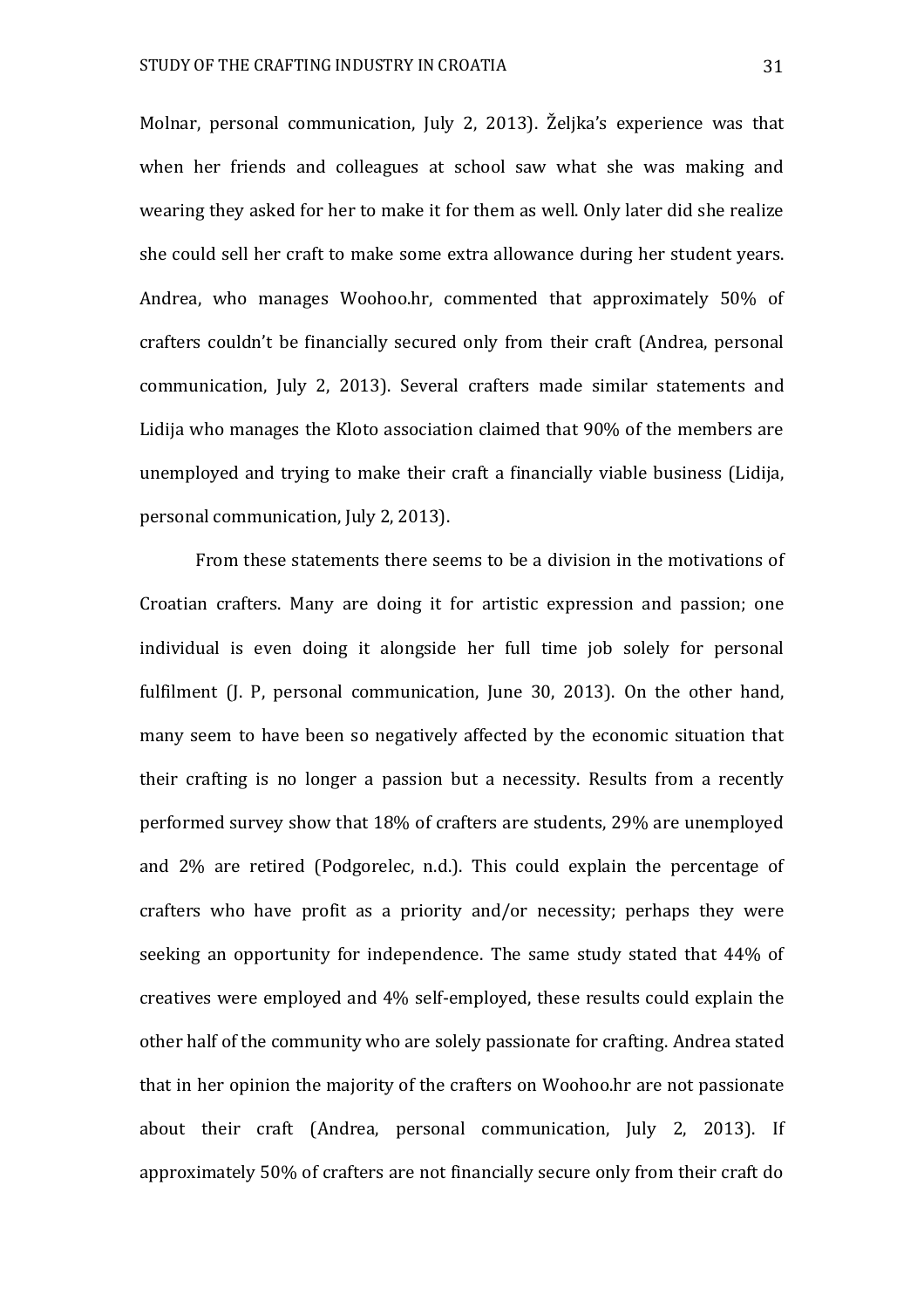they continue to do it out of love? Lidija claims that she continues to craft because she appreciates working with people and seeing people enjoy her craft. These themes correspond with many discussed in the reviewed literature. Some crafters are truly passionate and could not do anything else while others were compelled to begin crafting because of the economic situation.

A study done previously provided the results that 50% of creatives stated that they have always been crafting, 51% expressed they wanted to make unique gifts for their friends and family, 20% said they were following the popular trend, 48% stated they wanted to do something that would distinguish them as an individual and only 17% claimed that crafting was the result of a lack of job opportunity (Podgorelec, n.d). The limitation of this survey is that there is no confirmation that participants answered honestly. It is possible that some would feel uncomfortable claiming financial reasons. However, from the varied results one can observe that many creatives claim to be crafting because it is their passion. From the interviews one can also observe that some of them might be dishonest about this because individuals within the crafting scene, like Andrea who works with many crafters and Mica, feel otherwise. They both said that they feel many crafters are not passionate about their craft but are only looking for profit or trying to depict themselves as artistic individuals.

Another theme that presented itself under the category of crafters' motivations is that of one's image. As mentioned, a survey showed that 20% of creatives started crafting because they were following a popular trend (Podgorelec, n.d). This can be interpreted as wanting to be hip and on trend, supporting the concept that crafting can be related to personal image. Observations at several craft fairs and online platforms often evoked a sense that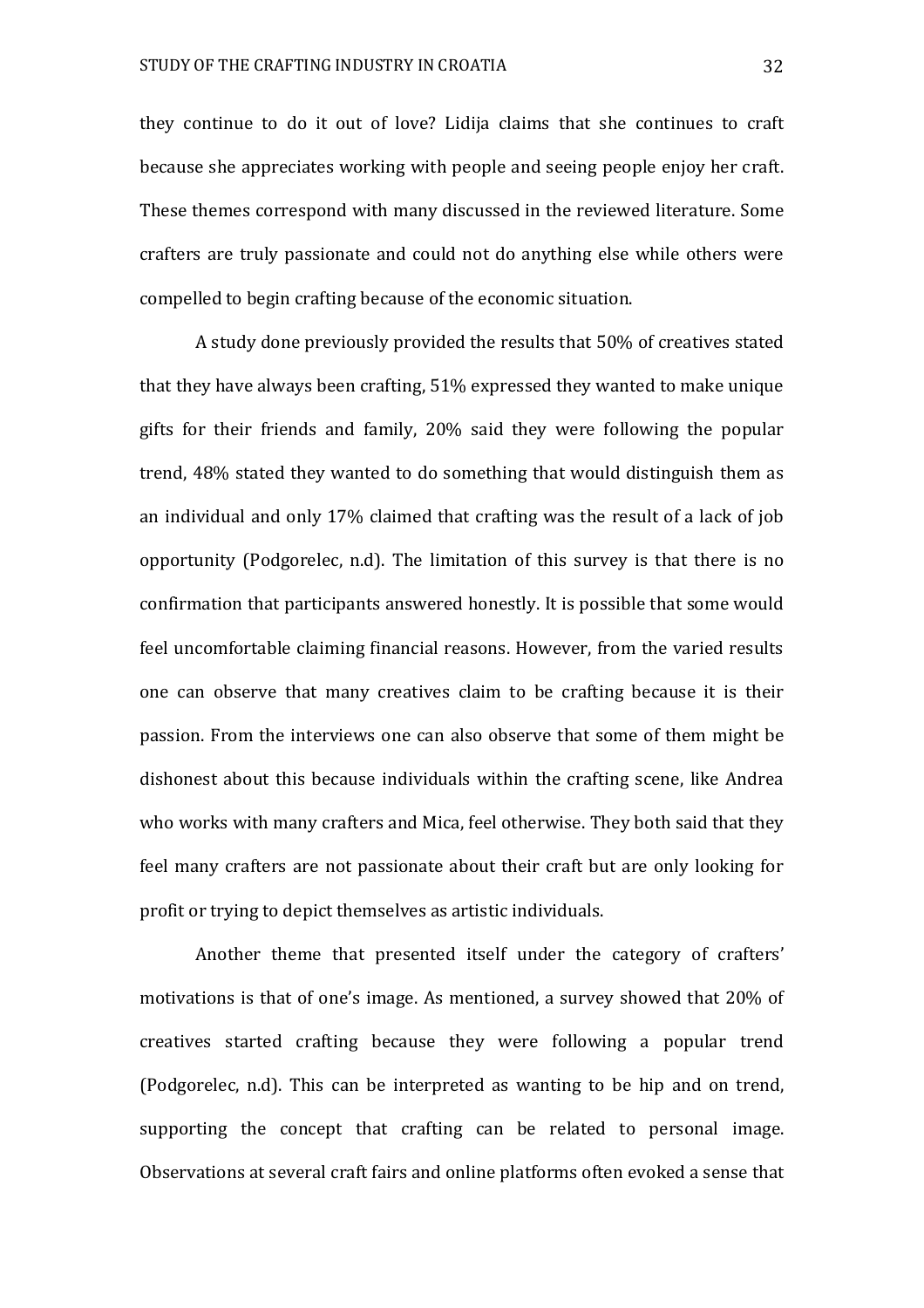many young Croatian crafters are in the industry because of the image that is related to being a crafter. This is limited by a lack of scientific proof but there is literature to support the theory. Blaszczyk discussed the ''dignity and value of good design'' with reference to early craft advocates (Blaszczyk, 1999, p. 264). It is possible that this concept developed over time and resulted in some crafters thinking that it is a trendy and fashionable industry to be in. From the reviewed literature one can examine Ellis' discussion on the idea of moral superiority in crafting but he also lacks conclusion perhaps because it is too relative to the individual (Ellis, 1991, p. 295). Currently one can only say that some crafters convey the impression that they are 'in trend' because of their work and in today's society I believe this is a credible motivation for much of the younger population.

#### **Community**

Concerning the aspect of the Croatian crafting community there are a lot of diverse findings. Željka's experience is very positive and in her opinion crafters are open to sharing knowledge and helping each other (Ž, Molnar., personal communication, July 2, 2013). It is important to note that she does not consider herself to be a full time crafter but does have a sense of belonging to the community. On the other hand, Mica has found that many crafters in the Croatian community are competitive, sometimes envious, occasionally petty and not very open to collaboration (M., personal communication, July 9, 2013). In her experience it was difficult to find a group of crafters that she could work with. Lidija from Kloto expressed that the members of her association are respectful, helpful and generally were friends before becoming members (Lidija, personal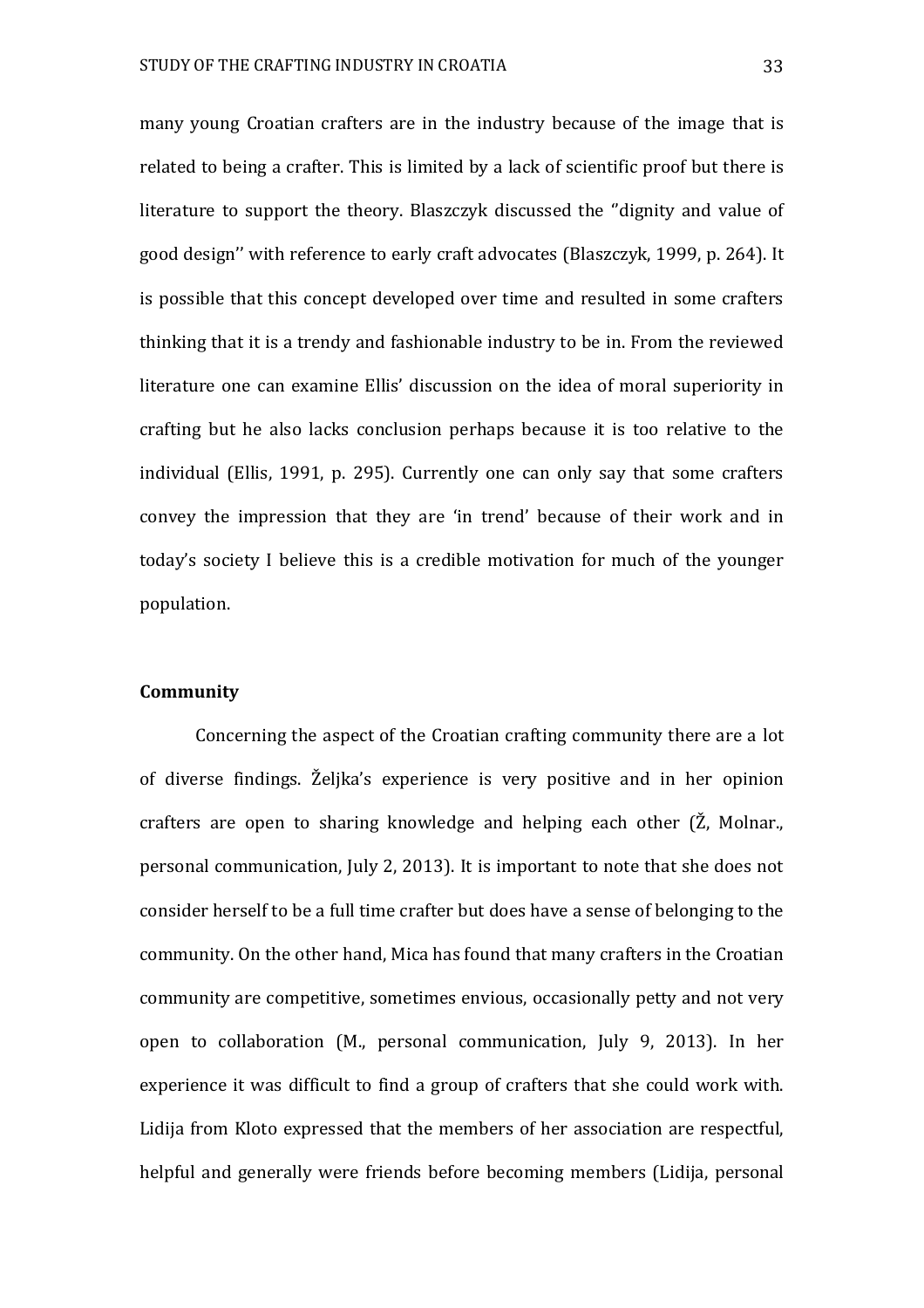communication, July 2, 2013). However, Lidija also expressed that she is very selective about who can be a member because she does not want to disrupt this respectful relationship. So on the one hand the members of the association are open, welcoming and sharing but on the other they are carefully chosen. They are not only selected based on Lidija's personal impression of them but also based on the style of their craft. Lidija stated that it is important to her that members of the association have an ''alternative'' style so that everyone can feel comfortable and creatively open. Perhaps one can conclude that there is harmony within the Croatian crafting community but it is divided into subcultures.

Andrea also mentioned divisions between subcultures that she has observed on her social platform (Andrea, personal communication, July 2, 2013). In her experience the most common divisions are based on style (alternative, girly, punk, indie, etc.), on whether crafters are registered or not and their chosen title (soft craft, designer, creative). Andrea's experience is supported by observations at craft fairs and other online platforms. Personal observation shows that crafters are often grouped together depending on their craft style, personal style and previous relationships. Mica's recommendation is that an outsider, not a crafter, with business knowledge would be the best type to lead the crafters to success (M., personal communication, July 9, 2013). Concerning the Croatian community and culture in general everyone interviewed claimed that there is no support from the Croatian government. One could argue that this could be one of the key reasons for the Croatian crafting community being divided. However, some crafters expressed that they would like the crafting community to unite and flourish despite the government issues but that this is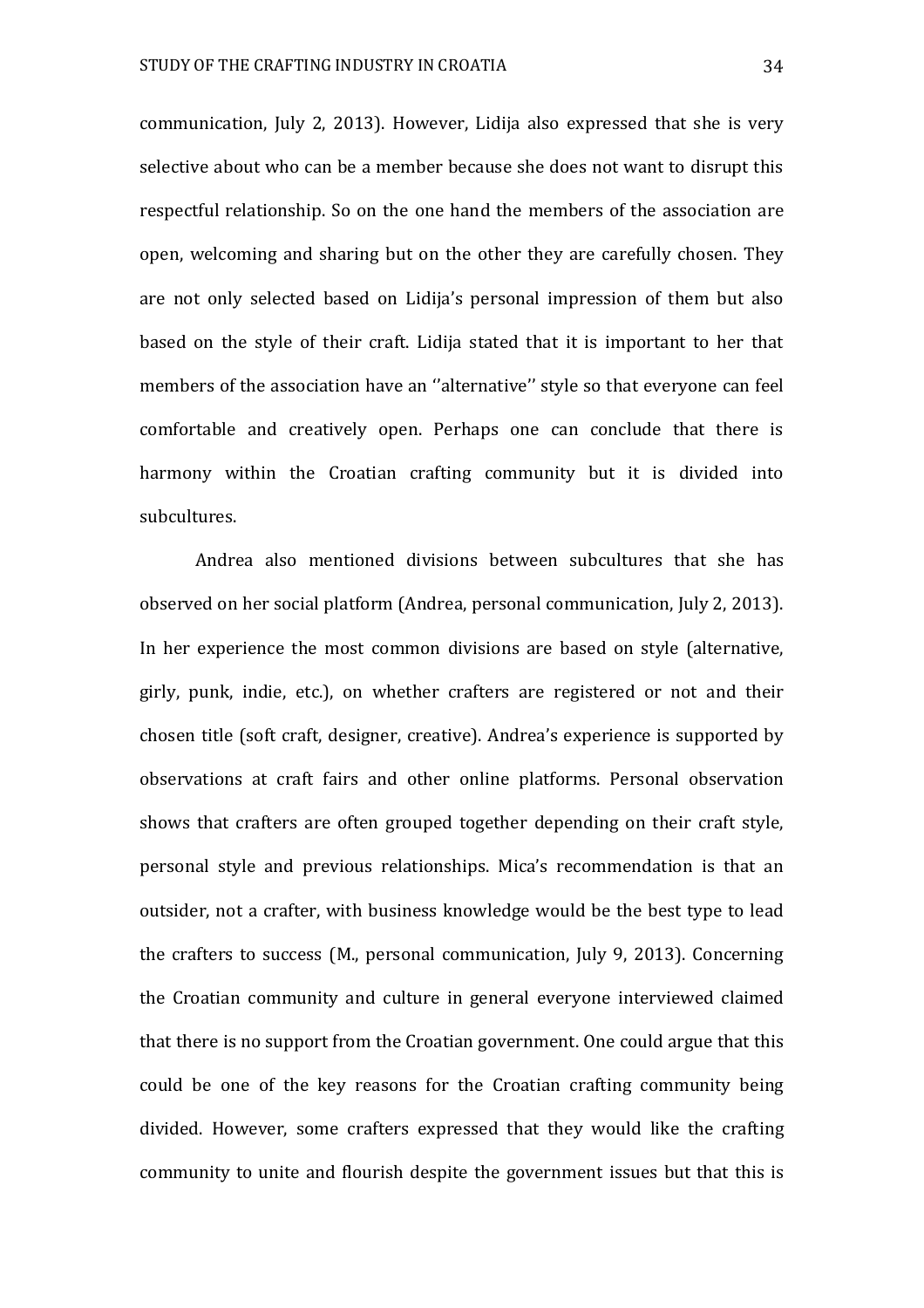unlikely. Observing the way they spoke about this idea exposed that the crafting community in Croatia is not so strong. Some individual crafters feel that they would like to unite and co-create but that it is not possible because the majority of crafters have other priorities and don't see the benefit in uniting as a larger community.

This result, that the crafting community in Croatia is not as united and strong as it could be, was considered a possibility but its significance emerged as the research developed. The theme of community and belonging was second to insight about individual crafter motivations. However, observation exposed that many crafters feel this is the area that needs the most research and improvement. Recommendations for further research are to focus only on the topic of the Croatian crafting community and to examine the psychology behind their behaviour on a deeper level. The insight the crafting community could gain from understanding more about how the community functions as a whole is valuable to all studies concerning crafting worldwide. The reason for this idea comes from the Portland example mentioned in the Literature review. Cannon discussed how the creative and DIY lifestyle has helped the entire community of Portland even positively impacting the economy (Cannon, 2009). Another benefit that the Croatian crafting community could gain from actively working on improving the relationships between crafters is that they would have a stronger voice. All the individuals interviewed agreed that they would like the crafting scene in Croatia to progress but they also agreed that they could not accomplish this easily in such small cliques. Uniting would provide the entire community with a stronger voice and they could have more impact and possibility to achieve what they wanted.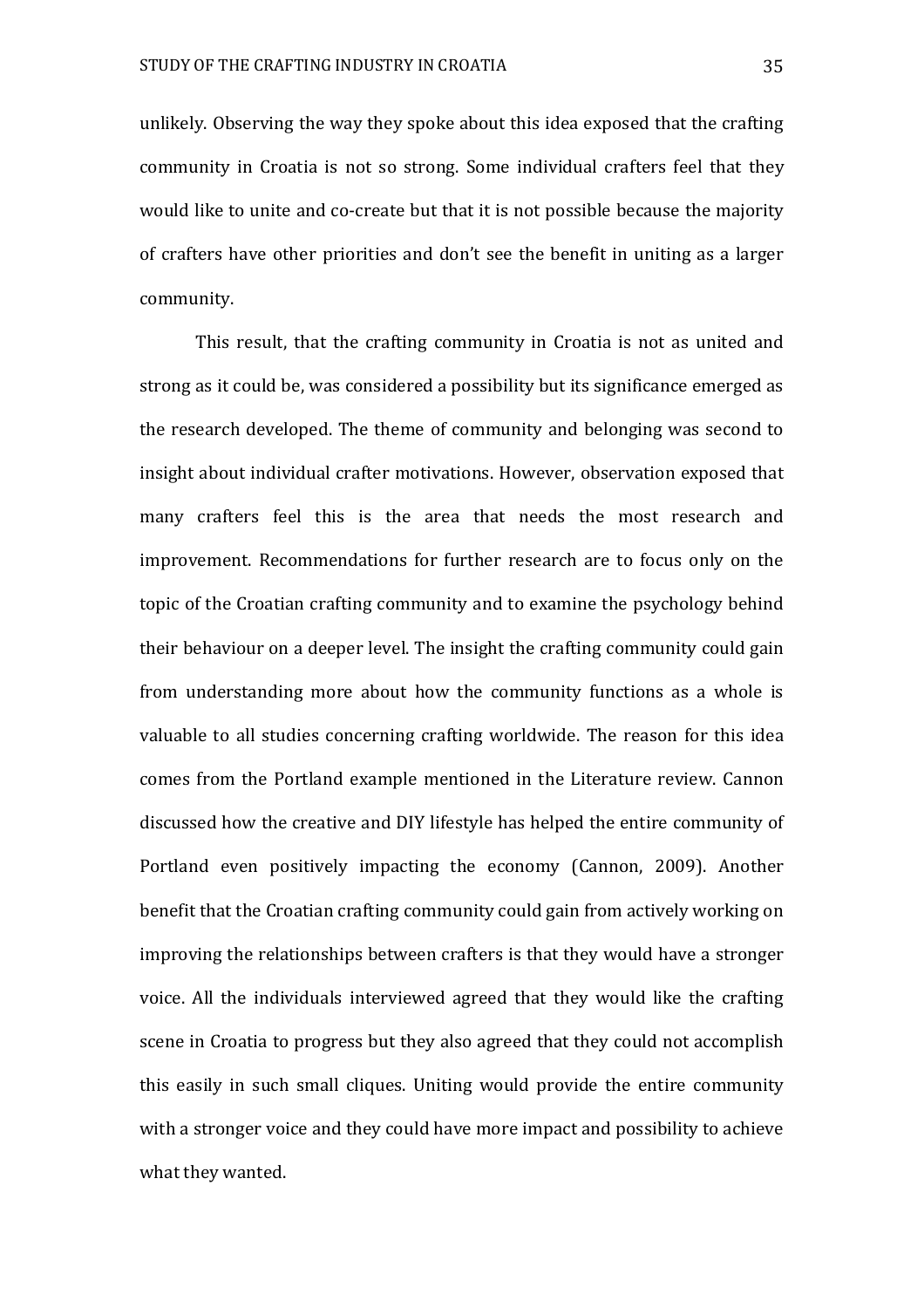#### **Business Approach**

Two crafters, Mica and Željka, stated that they had no business plan when they began crafting (M & Ž, Molnar, personal communication, July 9 & 2, 2013). They both required a partnership with someone who is more business focused to develop their craft as a business. However, observation and interview notes deduced that they both had an intuitive business strategy. One possible idea is that one can attribute this to them thinking of themselves as buyers and not only crafters. They considered, on both a subconscious and conscious level, how they like to be approached as consumers and applied this to their crafting careers. Likewise many crafters commented that they have hopes that the future of their crafting business will be profitable but are lacking the necessary skills and knowledge to create a strategy for this. A recommendation for further research is to examine globally successful business strategies that can be applied to crafting and to investigate how certain elements would function in Croatia. Likewise, the interview data shows that the majority of crafters rely on Facebook, Woohoo.hr, krpa.hr and craft fairs to advertise their work. An investigation of other possibilities to advertise would be insightful.

Andrea expressed that 2 or 3 years ago the crafting scene in Croatia drastically increased in popularity with an average of 50-100 sales occurring daily through her social platform. This is supported by a recent survey that showed 91% of crafters believe the crafting scene is developing (Podgorelec, n.d.). However, Andrea also claims that now there are on average 20-30 sales per day so currently there is a drop in popularity. This could be the result of many crafters lacking a business strategy but this would need to be investigated more.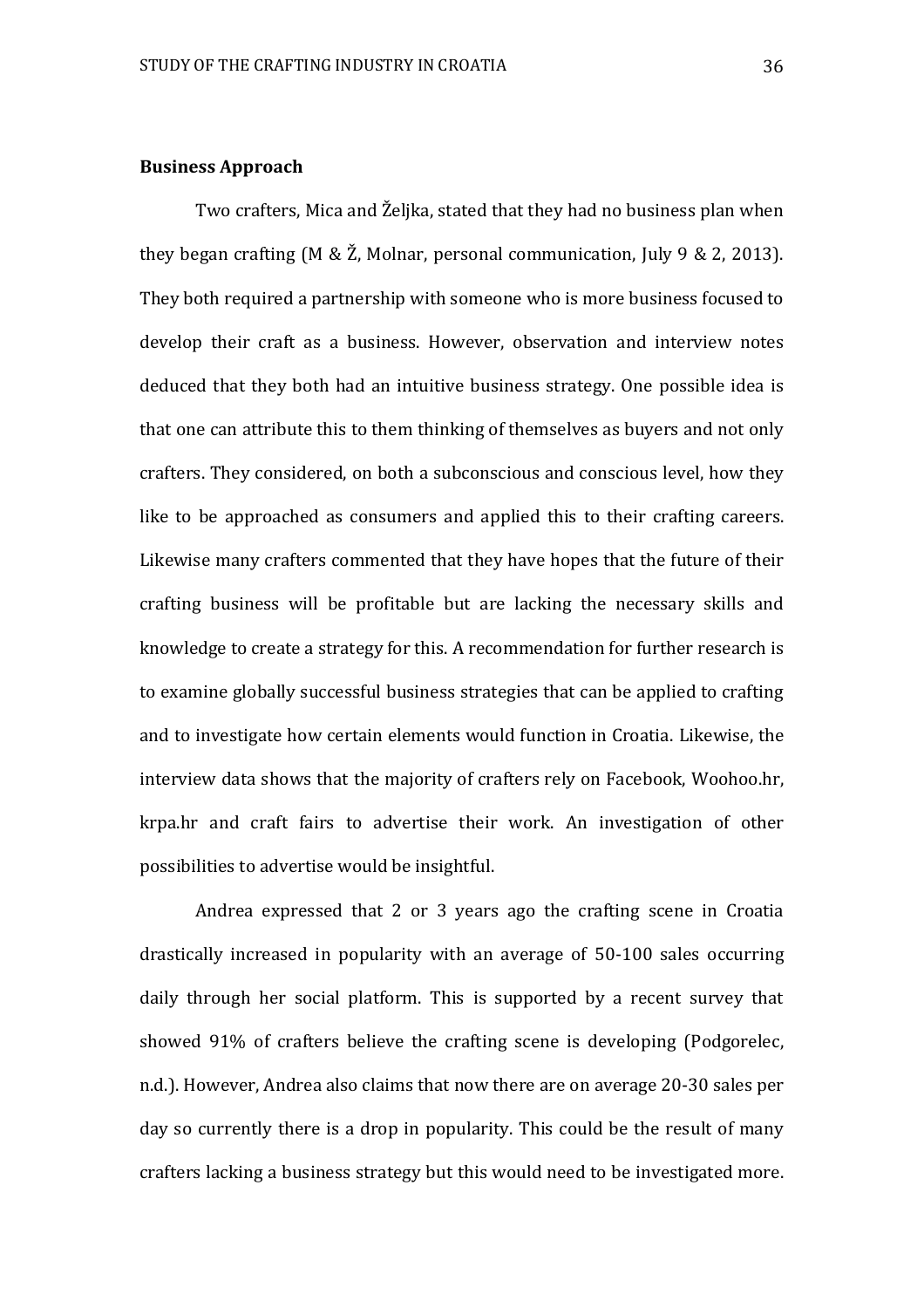According to the same study on Croatian creatives 31% attributed lack of jobs as a reason for the development of the crafting industry. 44% of crafters decided that the Internet was a crucial aspect of the crafting scene booming in Croatia most recently. This is supported by Johnson and Glover's research that the Internet is a key factor in the popularity of the craft scene (Johnson, 2008 & Glover, 2011, p. 208). Other reviewed literature supports this theory that the global community of crafting can not only offer a sense of belonging but new business opportunities as well.

Everyone interviewed expressed that their experience with the Croatian government's role in the crafting scene was negative. There was no support and on the contrary with new laws about exchanges and receipts the government was making it more difficult for crafters to thrive. One must note that through observation this topic seemed to be one of the top priorities for the future of crafting in Croatia. However, it was deemed too vast to be covered appropriately in the scope of this research. It would be extremely beneficial for the crafting community and the Croatian economy to investigate this further.

The support that crafters in Croatia are lacking is not an unrealistic expectation as can be seen from the Portland example and some others (Cannon, 2009). In Portland the government not only supports the scene but a large majority of the population has taken on a DIY lifestyle and have seen significant benefits from this. Even locations that do not actively support the crafting society are not going against them. In Croatia recently a law was passed regarding fiscal cash registers that is not only a huge detriment to many businesses that do not function in this manner but a significant difficulty for crafters as well. As the research went on this third question did not lose significance but it became clear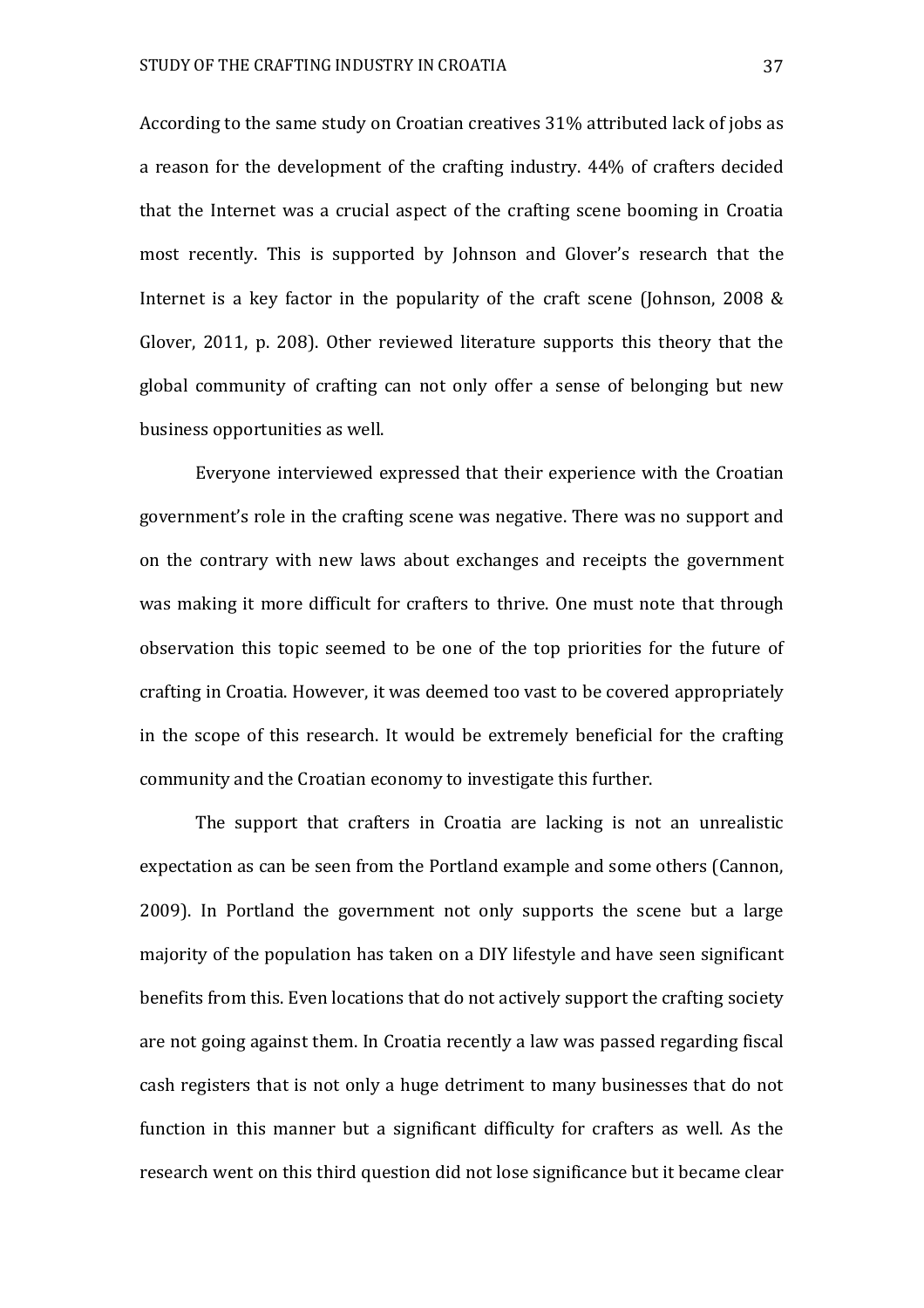that it deserves its own research. At this point, it appears more beneficial to focus on collecting and discussing the primary information like motivations and community because there needs to be a foundation to work from to encourage further research on the crafting scene in Croatia. Because of this the discussion on the topic of business capability and strategy will be narrow.

However, the fact that so many crafters seem to be Internet and marketing challenged was not really considered a possibility at the start of this research. It is somewhat related to their business abilities but should be noted because it was mentioned in several interviews. Željka and M both found it easier to team up with a partner who is more apt at using social websites, networking and advertising. The Do!ts team and Andrea are trying to educate creatives in the basic elements of selling online like how to photograph products effectively and social networking etiquette, as well as more focused topics like the legal aspects of crafting and specific tools of marketing. The lack of interest or education on online transactions became increasingly clear when the researcher contacted two crafters with interest in a product of theirs and did not receive a reply at all from one and for a few weeks from another. Similarly, by just looking through Facebook profiles, blogs and promotional materials at fairs (brochures, business cards) it became increasingly clear that many crafters in Croatia find it difficult to translate their identity into advertising, especially online. It is possible that this resistance to business and online skills happens when one makes a distinction between being creative and being business savvy, many do not believe these can co-exist. Or perhaps, other than Do!ts, Andrea and a few others, there are little to no opportunities to educate oneself.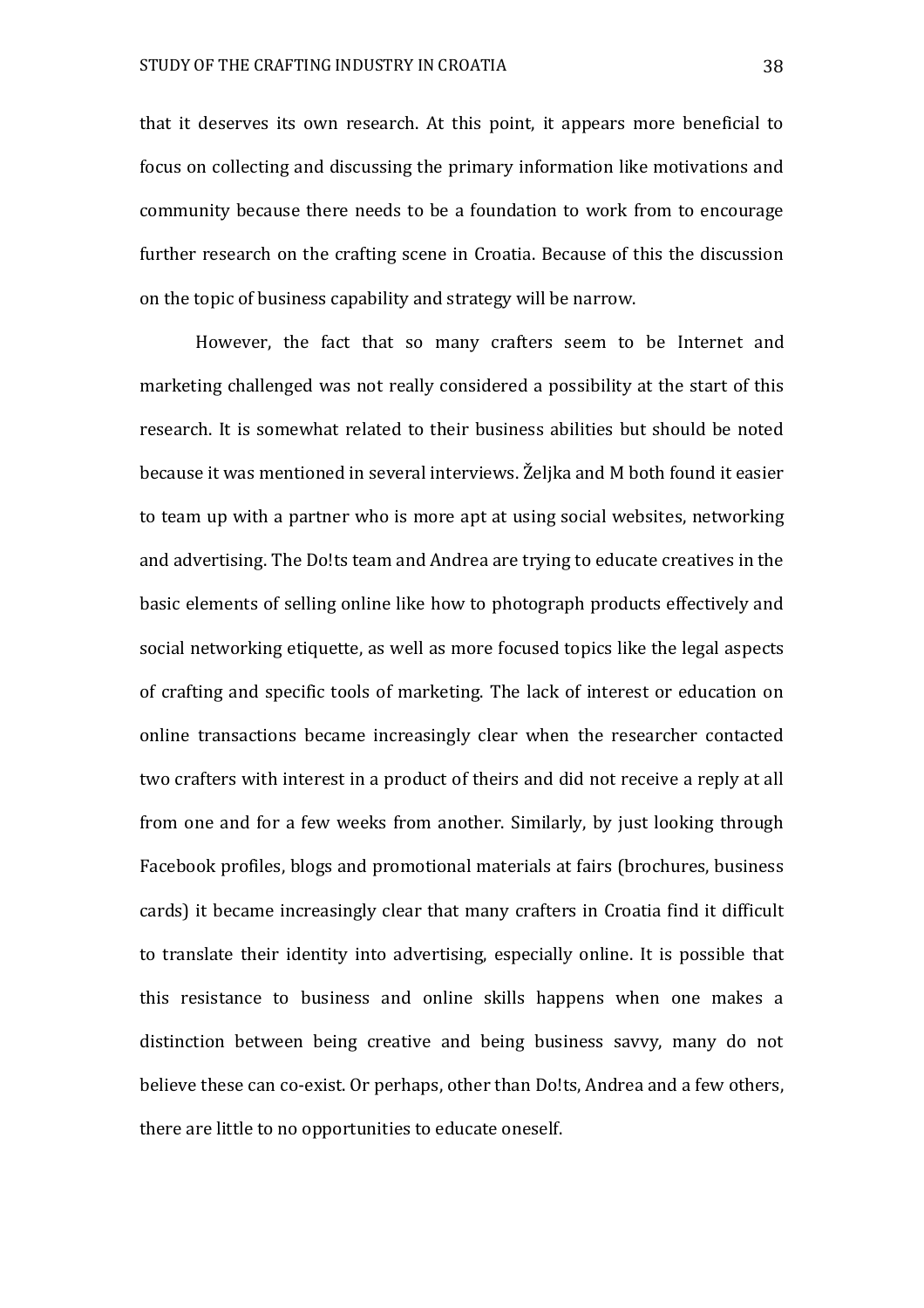## <span id="page-39-0"></span>Limitations and Recommendations

Concerning the interviews there were certainly limitations. First, because of scheduling issues many crafters had gone abroad over the summer and were unavailable for interviews. Second, it is difficult to categorize and analyse data that is so personal and specific to individuals. A larger sample is recommended to examine the ratio of this divide between crafters who are seeking personal fulfilment and those that have profit as a priority. Additionally, the concept of image related purposes for crafting and a sense of moral/social superiority was an unexpected observation. With more research I would discuss it further as I see significance in it. However, this topic would be suitable for it's own psychological study and is too extensive to observe in length currently.

A recommendation for further research is to examine the concept of moral superiority within the craft industry in more depth. The Croatian crafting community is not as united as the one described in Portland. Many reasons were discovered that could be attributed to this. Primarily, Croatian crafters are divided into subgroups based on several varied elements. Secondly, the practice of co-creation and transparency is perhaps less developed in Croatia than in other parts of the world. It is recommended for the topic of the crafting community in Croatia to be a separate study, allowing for more in depth data. Likewise, business approaches appear to be less developed than in some other geographic areas covered by the literature reviewed. However, there is an intuitive business approach that has proven successful for several of the crafters involved in this research. Another recommendation for further study is the impact and influence of the Croatian government because almost all individuals who participated in the research mentioned this. The theme of crafters' business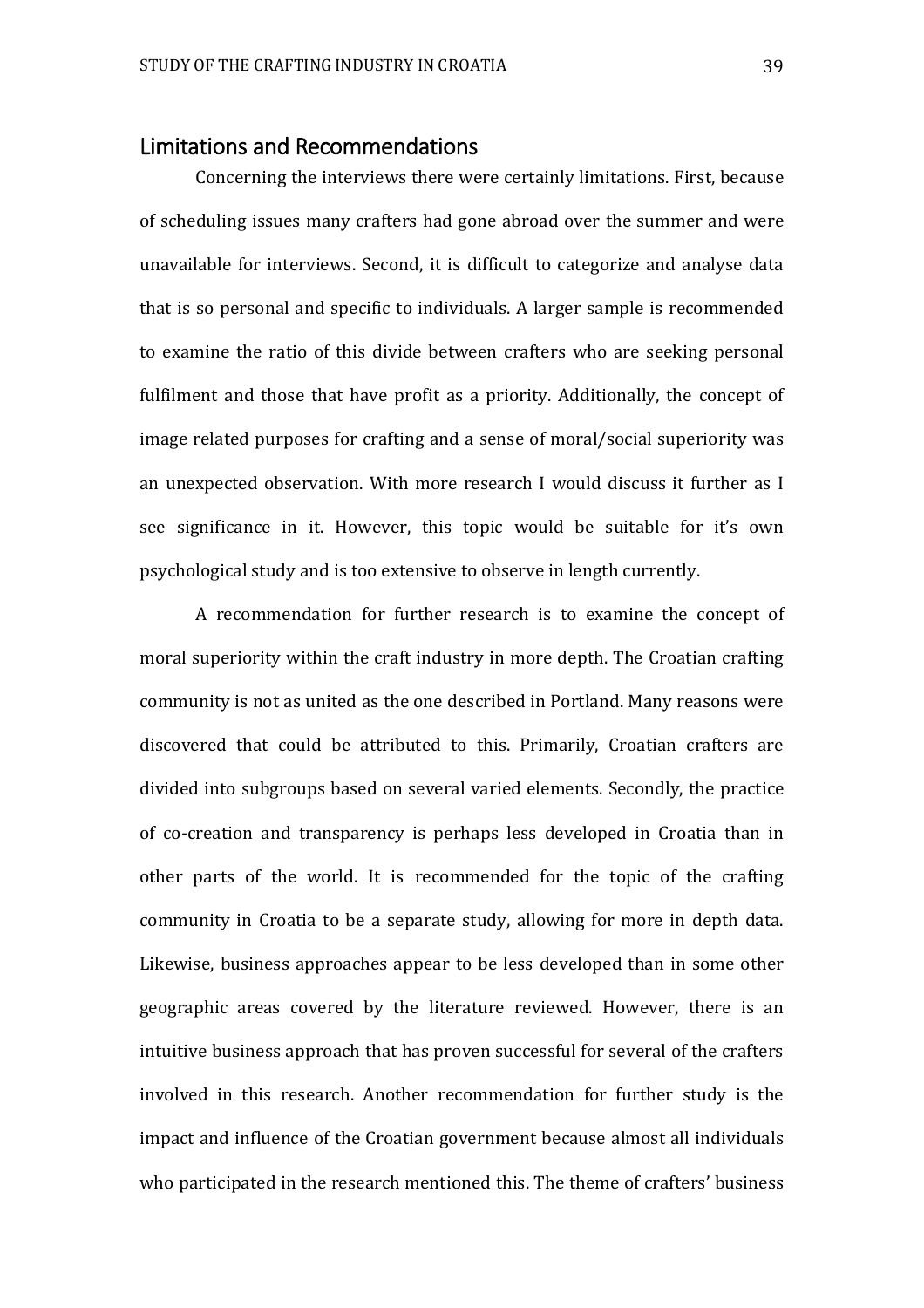approach was used as a guiding question but was rather inconclusive under the scope of this research. Rather than removing it completely I would like to note that it is relevant but became less applicable to this paper as the research developed.

Key limitations of this research were time and scope. The validity of the research could be considered a limitation by some because of its relative and individual manner but I would argue that the participants were only encouraged during interviews to speak openly about their experiences, they were not guided in any specific direction. Their experiences were noted down as they explained them in person and for this reason I would not question the validity of the study. I believe that this information is valuable and therefore attempted to collect and present it in the most appropriate and beneficial manner. The researcher attempted to stay as neutral as possible but the aim was to represent and interpret with no claim to be entirely objective.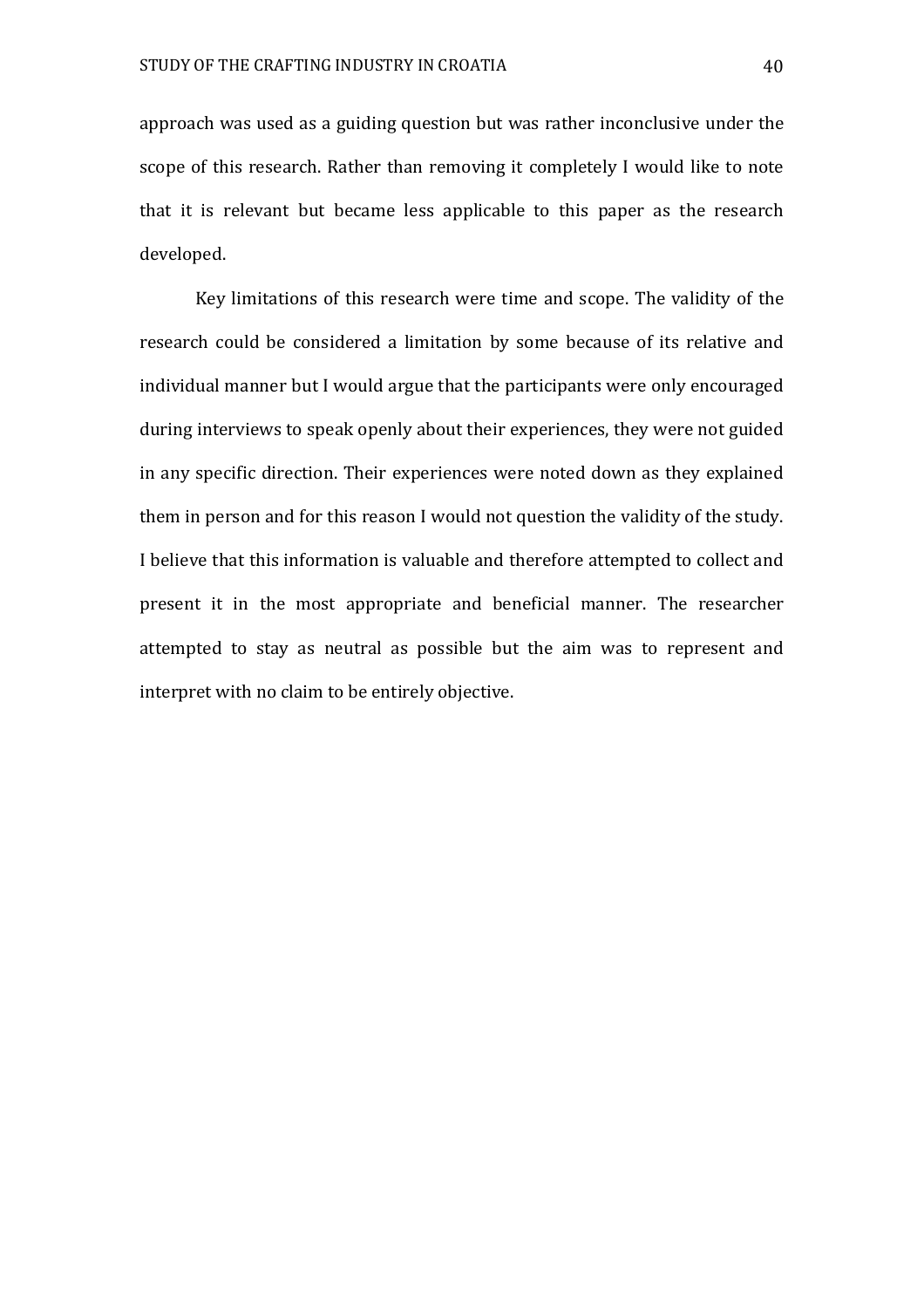# <span id="page-41-0"></span>**Conclusion**

This research began with the following three guiding questions:

- 1. What are the motivations of individual Croatian crafters?
- 2. How does the Croatian crafting community function as a whole?
- 3. What are current business models in the Croatian crafting industry? Are they considered successful?

All three were investigated further using in-depth interviews, observation methods and content analysis. Due to the qualitative nature of the study other themes emerged that were unexpected. For example, all participants that were interviewed spoke strongly about the lack of support crafters receive from the Croatian government. Also it was surprising how many participants stated that the majority of crafters in Croatia are not linked well online (with customers and other crafters) and are not knowledgeable enough to make their branding and marketing successful. One participant, Andrea, even said that she tries to help and inform crafters through workshops and her website but that many are not interested. It was a surprising result to find out that many creatives are not experts at online sales. This is surprising as a lot of crafting transactions occur online so one expected, and incorrectly assumed, that this would be a common skill.

To summarize the individual motivations of Croatian crafters, the research gained insight into very different reasons for crafting. This is also evident in the literature reviewed and is not specific to Croatia. The individuals interviewed started crafting to satisfy their creative ambitions and often to make clothes or accessories for themselves that they could not afford to buy. However, many participants commented that they feel other crafters in Croatia began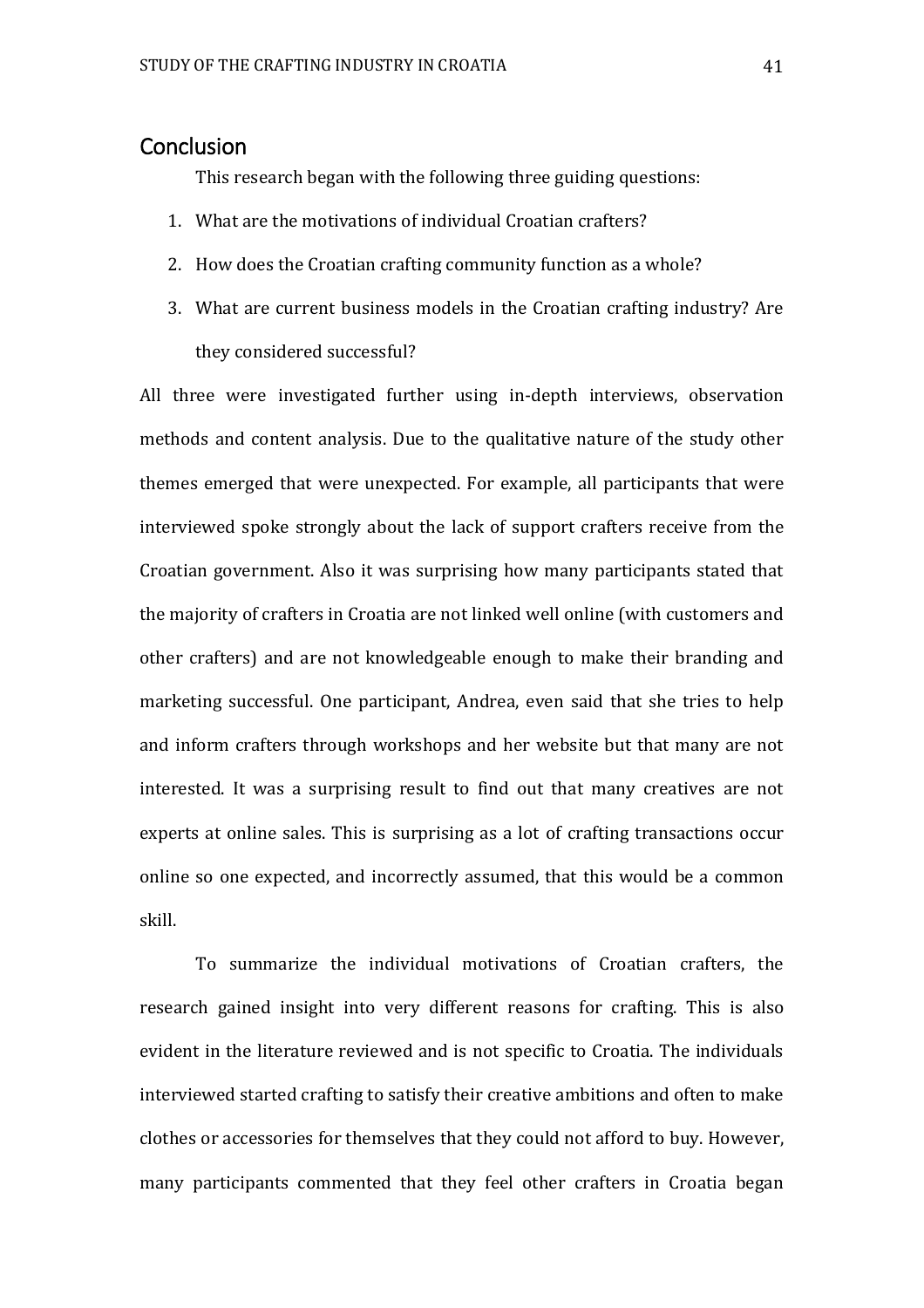crafting out of a financial need or a desire to be financially independent. Another interesting concept that was not considered extensively prior to the interviews is that some creatives are merely following a trend and attempting to be ''cool'' by crafting. These results might not appear to be definite but provide clear insight into the motivations of several crafters in Croatia. This is important as a foundation for all other questions and research regarding crafters because before one knows how something is or how to improve it we must know *why* it is.

Regarding the second guiding questions the results concluded that the Croatian crafting community is not as united as it could be. Some claim this is because there are many creatives who are crafting for negative reasons and others blame Croatian government and culture for not being conducive to a united community. The boom of crafting resulted in positive and profitable practices worldwide but appears to have plateaued in Croatia recently. However, this is an area that would require further research before concluding on specific reasons for this happening. Another interesting concept that arose is that an outsider could be the person to unite Croatian crafters and help the scene develop positively. This was a suggestion from Mica who believes it is possible for a new individual with business knowledge to move the crafting scene forward.

To conclude with the final guiding question regarding common business approaches of Croatian crafters it was surprising to learn how necessary it is to educate and help Croatian crafters with their branding and marketing tactics. Perhaps one could say that this was the most crucial discovery because this is one that can be improved almost immediately. Andrea, Marina and Ivona have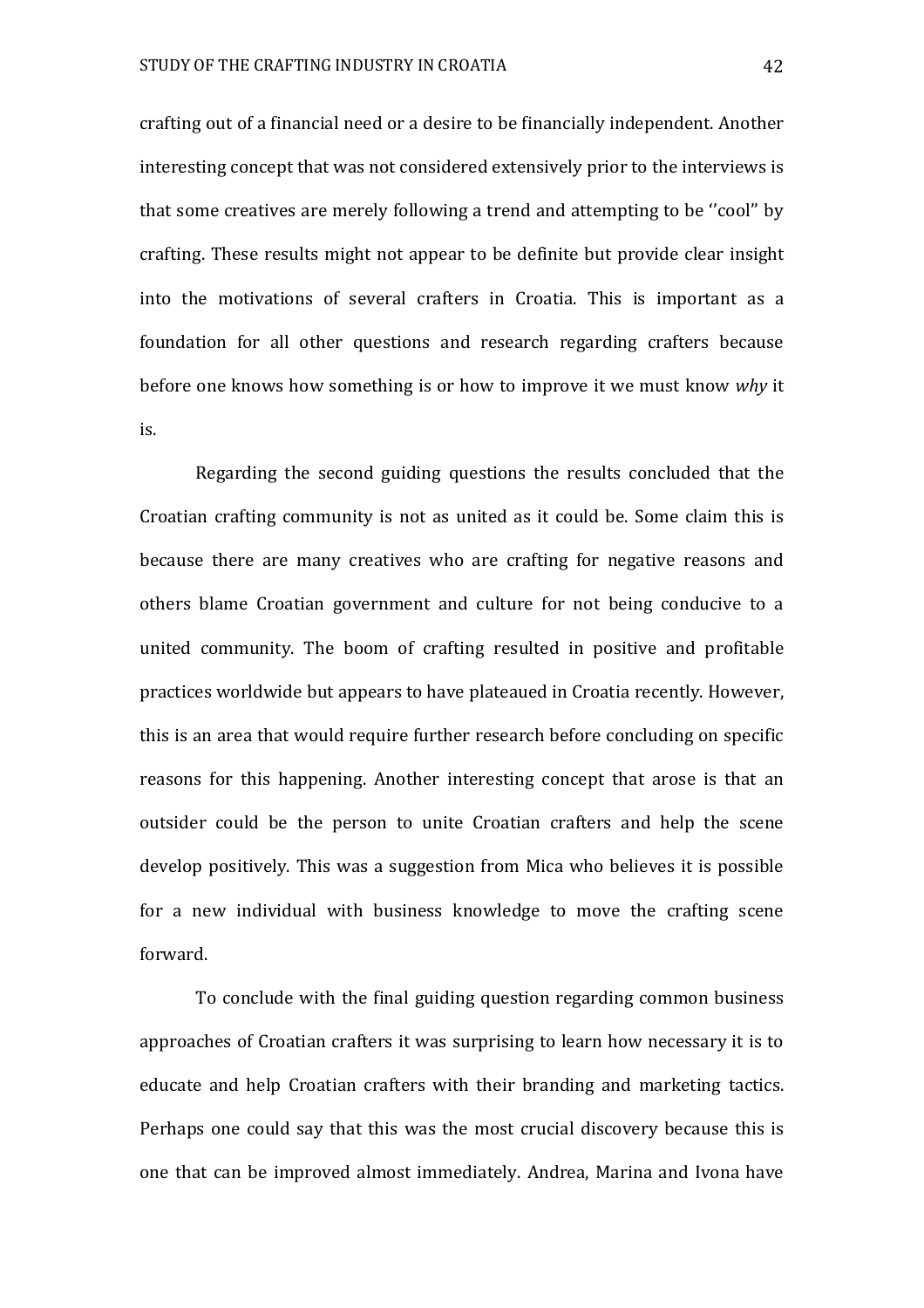already realized that there is a need for education and are conducting workshops and trying to support their fellow creatives. Also, if other crafters follow in this trend of educating and being educated it could be a uniting factor resulting in a stronger community.

This research provides more insight into the world of Croatian crafting. It is a contribution to the many studies that examine crafting worldwide. It is nowhere near as vast as it could be and several others studies could and should be conducted to understand and benefit crafters. However, it does encompass a lot of new insight and covers a significant amount of ground. This information is important because there are aspects of crafting that have proven to be beneficial for both the individual and the economy. With the knowledge that crafting is a positive addition to a culture it is impossible to ignore it and crucial to delve deeper.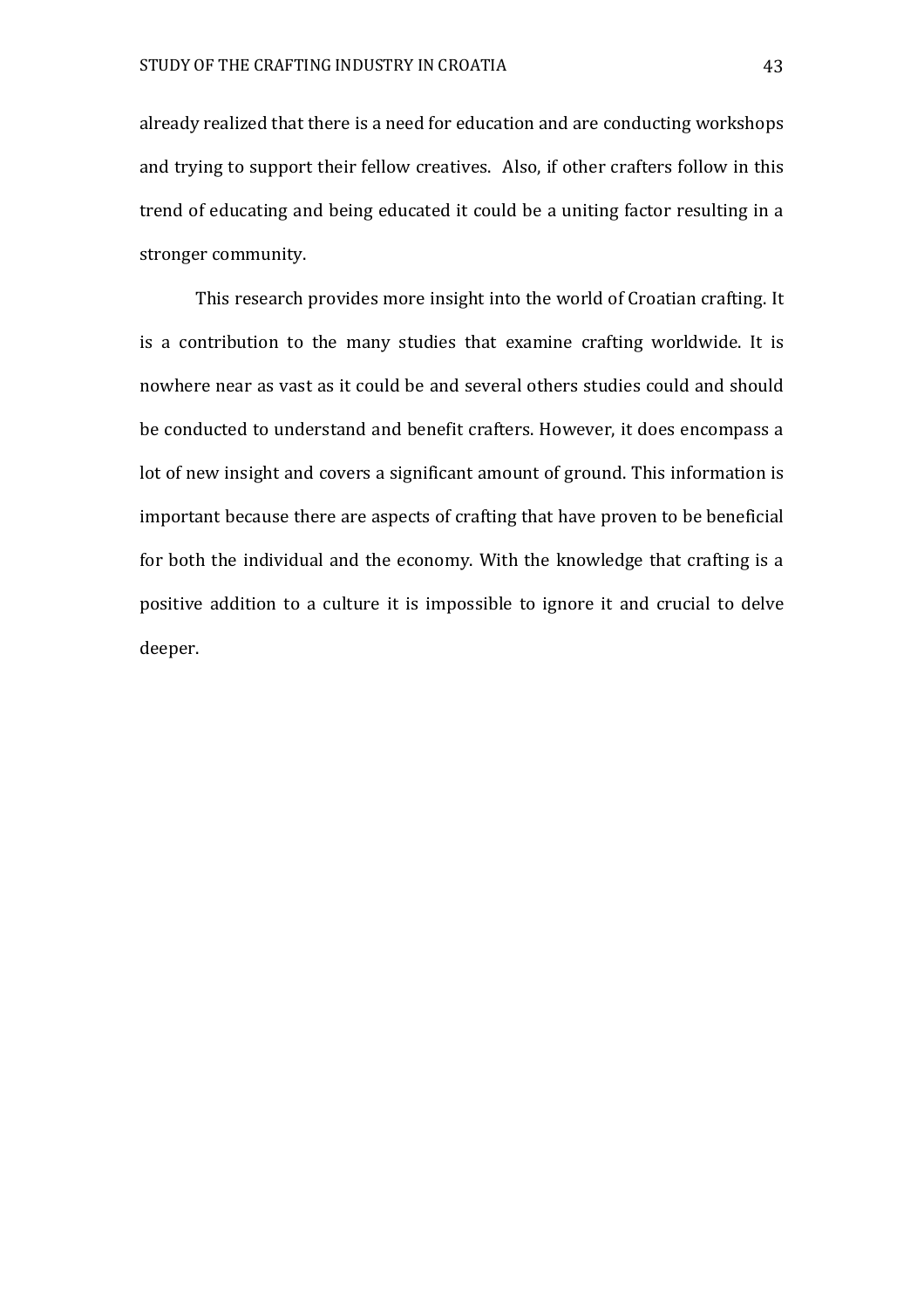# <span id="page-44-0"></span>References

Anisef, J. (2010). *Tracing emerging modes of practice: Craft sector review* (Ontario Arts Council Report no. 311997). Retrieved from The Legislative Assembly of Ontario library website:

<http://www.ontla.on.ca/library/repository/mon/25008/311997.pdf>

- Ary, D., Jacobs, L. C., Sorensen, C. (2010). *Introduction to research in education.*  Wadsworth: Wadsworth, Cengage Learning.
- Blaszczyk, R. L. (1999, Winter). Review of ''Inspiring Reform: Boston's Arts and Crafts Movement'' by Marilee Boyd Meyer. *Winterthur Portfolio, 34*(4), 263- 265.
- Cannon, M. (2009). Portland's artisan economy: The arts and crafts sector. *McNair Online Journal, 1*, 56 – 105. Retrieved from: [http://www.mcnair](http://www.mcnair-program.pdx.edu/Melissa%20Cannon.pdf)[program.pdx.edu/Melissa%20Cannon.pdf](http://www.mcnair-program.pdx.edu/Melissa%20Cannon.pdf)
- Campbell, C. (2005, February). The craft consumer: culture, craft and consumption in a postmodern society. *Journal of Consumer Culture, 23*(5), 23-42.

Croatian Employment Bureau. Statistics 2013. Retrieved from: [www.hzz.hr](http://www.hzz.hr/)

Ellis, E. (1991, Winter). Review of ''The Arts and Crafts Movement'' by Elizabeth Cumming and Wendy Kaplan.*cWinterthur Portfolio, 26*(4), 294-296. Retrieved from<http://www.terc.edu/>

Etsy Press Kit. Etsy Stats. (2013). Retrieved from: [www.etsy.com/press?ref=ft\\_press](http://www.etsy.com/press?ref=ft_press)

Evans, T. (2010, March 30). Creating Etsy's handmade marketplace. *The Wall Street Journal.* Retrieved from: online.wsj.com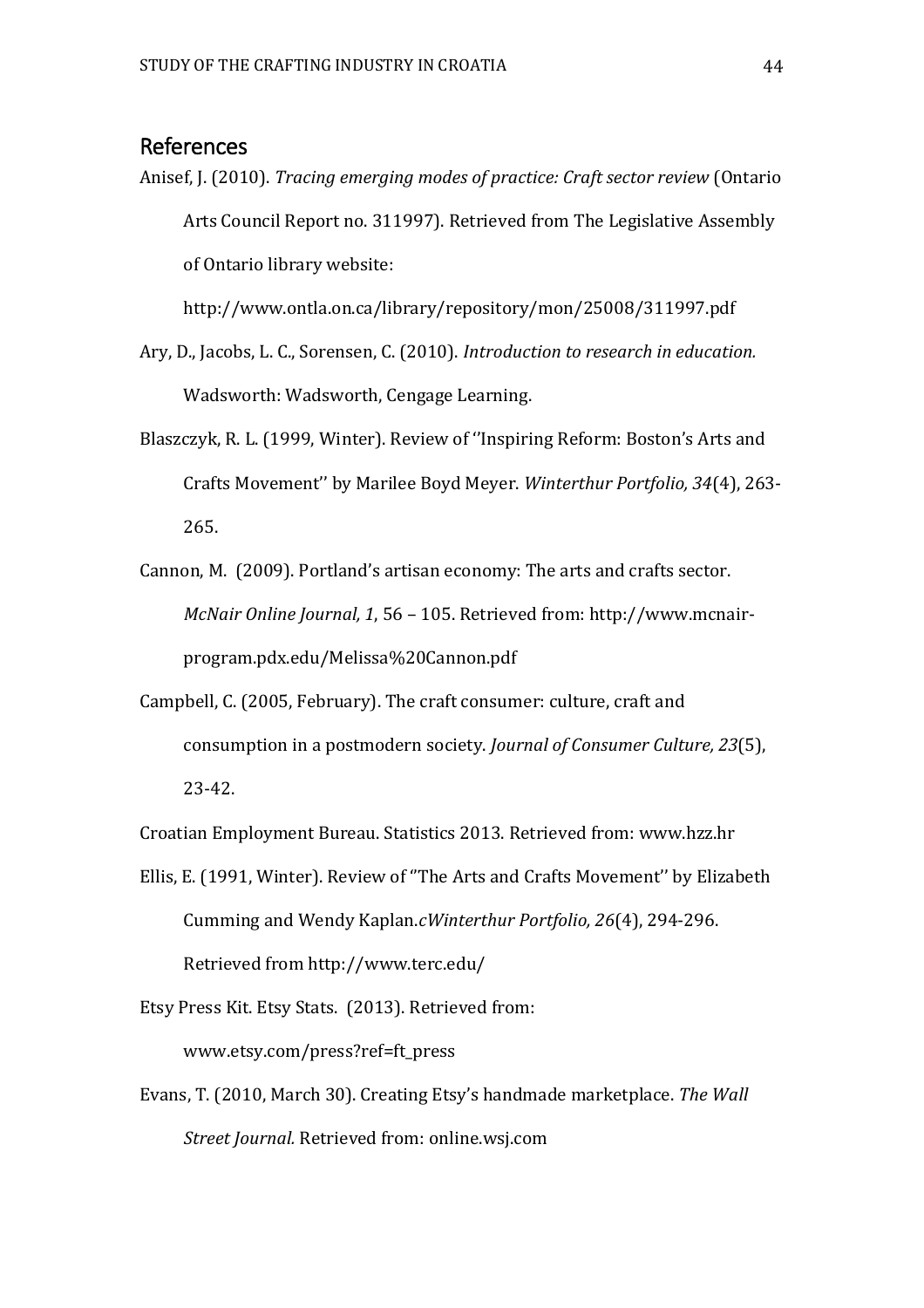- Glover, J. (2011). Crafting objects, selves, links: The embodied production of relational exchange in performances of craft in the United States (Doctoral thesis). Retrieved from ProQuest Dissertations & Theses. (Order No. 3465108)
- Greenhalgh, P. (2002). *The persistence of craft: The applied arts of today*. Rutgers University Press
- Greer, B. (2008). Activism is not a four letter word. In F. Levine & C. Heirmel (Eds.), *Handmade [nation: the rise of DIY, art, craft, and design](http://rit.summon.serialssolutions.com/link/0/eLvHCXMwY2BQMDOwSAatWkxKtTRLSkyzTEsxN04FVkWpFqnACtYItLk5Mswkys88KMjYlwdROLmJMsi4uYY4e-gC-8Xx0OGL-CQjS9D-UjNLQzEGFmCXOBUAY00Xcw)* (pp. 87 – 91). Retrieved from library.rit.edu
- Johnson, G. (2008). Down the tubes: In search of internet craft. In F. Levine & C. Heirmel (Eds.), *Handmade [nation: the rise of DIY, art, craft, and design](http://rit.summon.serialssolutions.com/link/0/eLvHCXMwY2BQMDOwSAatWkxKtTRLSkyzTEsxN04FVkWpFqnACtYItLk5Mswkys88KMjYlwdROLmJMsi4uYY4e-gC-8Xx0OGL-CQjS9D-UjNLQzEGFmCXOBUAY00Xcw)* (pp. 30 – 35). Retrieved from library.rit.edu
- Levine, F., Heirmel, C. (2008). *Handmade nation: the rise of DIY, art, craft, and design* [ebrary Version]. Retrieved from: library.rit.edu
- Levine. (2010, December 14th). What's the role of skill in the D.I.Y. community? [Web log post]. Retrieved from:

[http://journalofmoderncraft.com/responses/what%E2%80%99s-the](http://journalofmoderncraft.com/responses/what%E2%80%99s-the-role-of-skill-in-the-d-i-y-community)[role-of-skill-in-the-d-i-y-community](http://journalofmoderncraft.com/responses/what%E2%80%99s-the-role-of-skill-in-the-d-i-y-community)

- Levine, S. (2012). *The virtual incarnation of crafts: Subversive creative destruction and new capitalism* (Master's thesis). Retrieved from Lewis & Clark SGE database via: sge.lclarke.edu
- Luvass, B. A. (2009). *Generation DIY: Youth, class, and the culture of Indie production in digital-age Indonesia* (Doctoral thesis). Retrieved from ProQuest Dissertations & Theses. (Order No. 304852886)